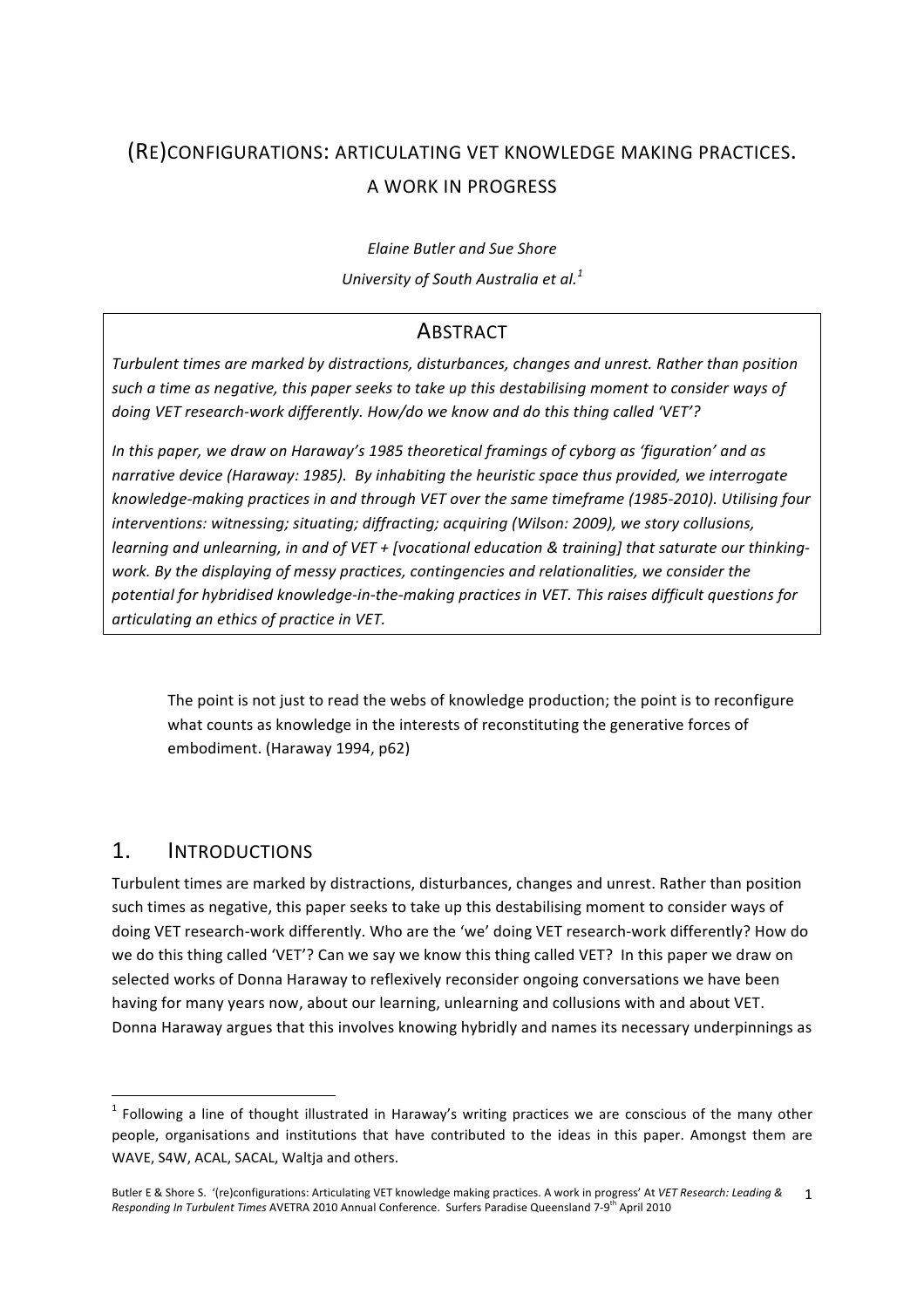'knowledge‐making practices'; 'knowledge‐in‐the‐making' and 'differential literacies' or 'multiple literacies' (Haraway 1997 p11).

#### **Why Haraway?**

Rather than critique Haraway's work (e.g. see Thrift 2006; Braidotti 2006, Hayles 2006, Shields 2006), we utilise the insights and strategies for reading, thinking and learning she offers in a spirit of informed optimism, to think and 'see' differently, to seek out connections, inter‐weavings, silences and gaps. This does not mean that we call on Haraway's theoretical offerings uncritically; rather, we come to her works with a solid background of over three decades' experience of working theories to centre stories from the margins. Similarly, our knowledge practices are informed by a multitude of diversely located projects (always feminist/anti‐racial/multi‐cultural) that continue to necessitate crossing and tangling 'boundaries of disciplines, institutions, nations (and) genres' (Haraway 1994, p61) – always seeking reconfiguration. In our efforts to make a difference, believing that the world can and should be otherwise, we practice Haraway's concept of *materialized refiguration*: '…to make a difference – however modestly, however partially, however much without either narrative or scientific guarantees. In more innocent times … such a desire to be worldly was called activism' (Ibid, p62).

Since 1985 (and before) we have read, digested, taught and practised a variety of inter‐related (for us) theoretical sociological/philosophical approaches from Freire through feminisms; from andragogy to self reflexive criticism and situated knowledge practices, from modernism to postmodernism and back again; discourse to deconstruction; from anthropology to cultural studies and social geography, then post colonial studies and space/place studies; always working through a critical lens of gender‐race‐class with an eye for boundary crossings. More recently, one of us (Elaine) employed ANT (Actor Network Theory) to dig deeper into the shortcomings in constructivist complexities of agency and action, human/non human when writing both from and towards 'elsewhere'. This, in turn, reconnected us once again with Haraway.

There are many aspects in Haraway's oeuvre of work that resonate with our struggles ‐ personal and academic, always looking for 'the missing thing' in our travels with and through theories; our experiences of working (in and against) VET<sup>2</sup>. Her attention to 'underlays', networking and multiple interconnections lend themselves well to look again at this globalising/globalised thing called 'VET'. Thrift (2006, p191) describes a feature of times‐now as being characterised in part by how we see 'VET' ‐ as 'more and more things … being tagged and integrated into metasystems which are part and parcel of those things' existence. Then these metasystems themselves become new ways of categorizing this augmented existence'. Our work has always centred gender‐race‐class, albeit in different ways. We share an enduring commitment to social justice that is integral to and so throughout our knowledge practices. Given this, we 'get' why and how, in Haraway's work:

"(c)losure, totalisation, self‐certainty and self‐righteousness, essentialism, and claimed or desired detachment or objectivity", are all pointedly avoided. Passion, critique of domination, especially those of sex/gender and race; rigorous and creative scholarship; partiality in argument and an appreciation of more limited forms of political

<u> 1989 - Johann Stein, fransk politik (d. 1989)</u>

 $^2$  We both work in VET and we both 'work' VET. In this paper we signal this double movement thus: working (in) VET.

Butler E & Shore S. '(re)configurations: Articulating VET knowledge making practices. A work in progress' At *VET Research: Leading &*  Responding In Turbulent Times AVETRA 2010 Annual Conference. Surfers Paradise Queensland 7-9<sup>th</sup> April 2010 2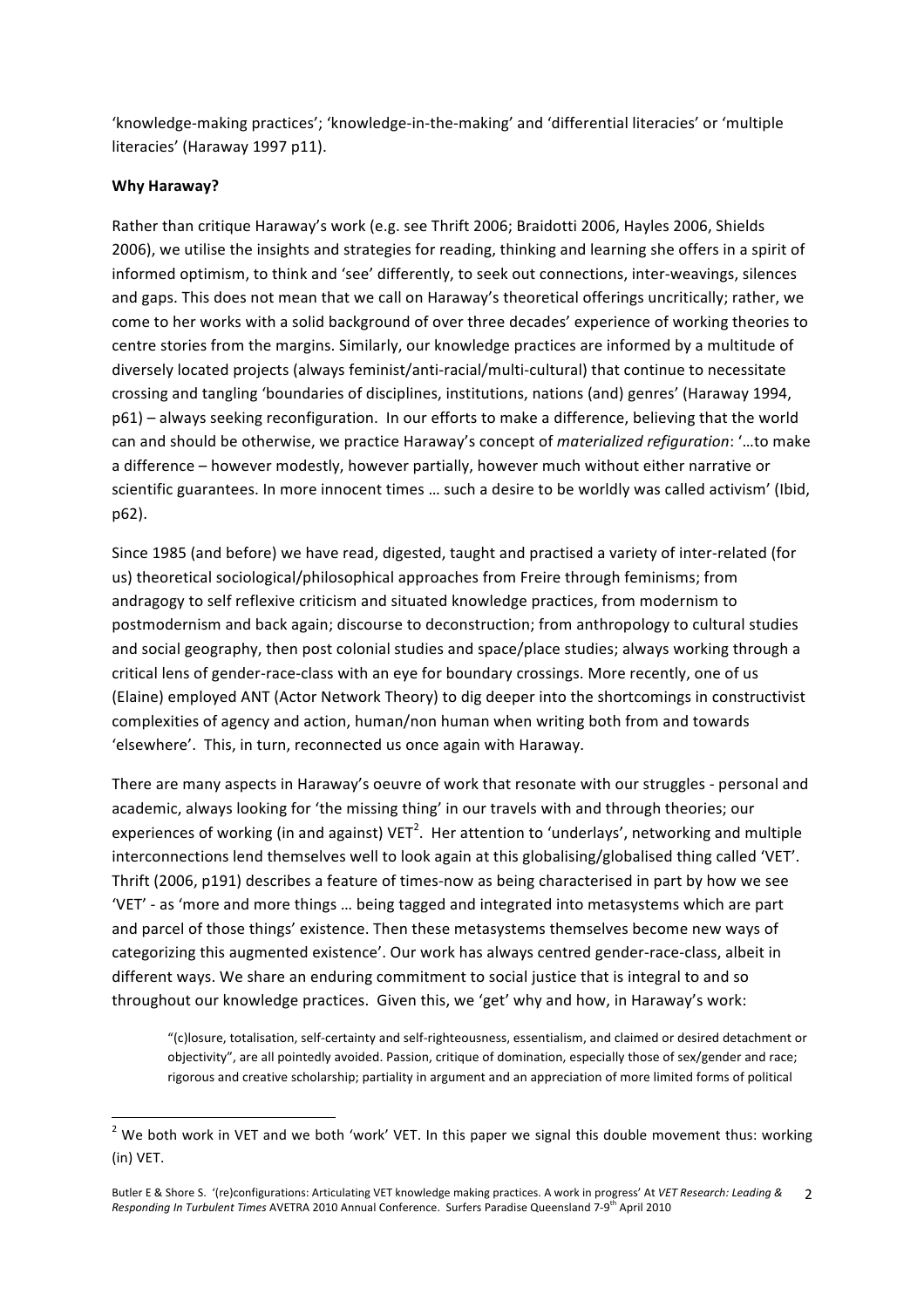coalition are the aims, all written with an abiding sense of her own implication in the worlds and practices she critiques. (Schneider 2005, p26)

Moreover, Haraway's approach provides us with the space to locate and acknowledge our own complicities, to consider the ambiguities in and implications of our practices as we seek an ethics of practice. Her approach offers us the potential to interrogate our own work as 'knowledge workers' while at the same time interrogate knowledge work practices in our field of endeavours – in this instance, vocational and education and training (VET) ‐ 'VET' that is inextricably located in and part of society, of specific places and times. We address issues of time/place and seek to interrogate the tensions and contradictions of 'holding incompatible things together' (Haraway 1985, 66) in VET and VET knowledge/s, while at the same time resisting the temptation to speak universalising Truths. Using Haraway, we story our real‐actual experiences of 'VET'.

#### **Haraway's Cyborgs**

<u> 1989 - Johann Stein, fransk politik (d. 1989)</u>

Haraway attracted wide and controversial attention with her 1985 paper *Manifesto for Cyborgs,* in which she explicated her use of cyborg, and three boundary breakdowns: humans/animals, humans/machines and physical/non physical, at a time when 'all forms of life and culture (were) becoming increasingly commodified' (Haraway & Gane 2006, p148). She named this work a Manifesto, '… a coming to terms with the world we live in and the question 'What is to be done?' Manifestos, she says, 'provoke by asking two things: where the bloody hell are we, and so what?" (Haraway 2006, p136). In this celebrated paper ('... a legend of late  $20^{th}$ -century scholarship' (Hayles 2006, p159)), Haraway (1985) utilised the cyborg as a new figure for cultural criticism, to imagine a different material‐semiotic world, and, as Schneider (2005, p62) puts it, '… a different conception of identity and related politics, and a different kind of feminist and cultural criticism from those available' at the end of what Haraway referred to as 'the Second Christian Millennium'. Although we came to her 1985 paper later, the time of its writing coincides with our early academic careers. Similarly, its genesis coincided with harbingers of change in post‐compulsory education in Australia that would soon result in a unified national training system, now most often called into being as 'VET'. The events and sites that Haraway storied in this Manifesto, 'calling the cyborg out of abstraction to trouble the actual real' (Shield 2006, p211) were (and still are) at the centre of unrest in our lives: '…the lived geography of women in circuits of culture and capital: Home, Market, Paid Work Place, State, School, Clinic‐Hospital and Church' (Haraway 1990, pp170‐3 cited in Shields 2006,  $p211).$ <sup>3</sup>

As Shields (2006, p210) suggests, 'inhabiting a 'social science fiction' we should not look for cyborgs of flesh and steel crossing the street. The inky cyborg is a hybrid subject of history offered as part of a new political myth'. We hope that 'embracing this equivocal figure (will) open a heuristic space not for judgement but for learning'. (Ibid p21) We are looking for ways to story 'VET' in a 'processural' manner rather than focusing on its production; that is, we do not seek to provide a set of closures in debates about VET and VET knowledge practices, nor do we aim to write to create order from its inherent messiness. Rather, we want to work articulations, tensions and re/configurations, believing that, 'while all is linked, all also is, 'in the making' or unmaking or changing or is possible to change;

 $^3$  In his 2006 article, Shields updates Haraway's cyborg sites (2006, pp212-216) and 'adds' newly emerged sites as 'bracketed sites'- (body) & (The web) (216-7), following with discussion about spatial scale and fractal bodies.

Butler E & Shore S. '(re)configurations: Articulating VET knowledge making practices. A work in progress' At *VET Research: Leading &*  Responding In Turbulent Times AVETRA 2010 Annual Conference. Surfers Paradise Queensland 7-9<sup>th</sup> April 2010 3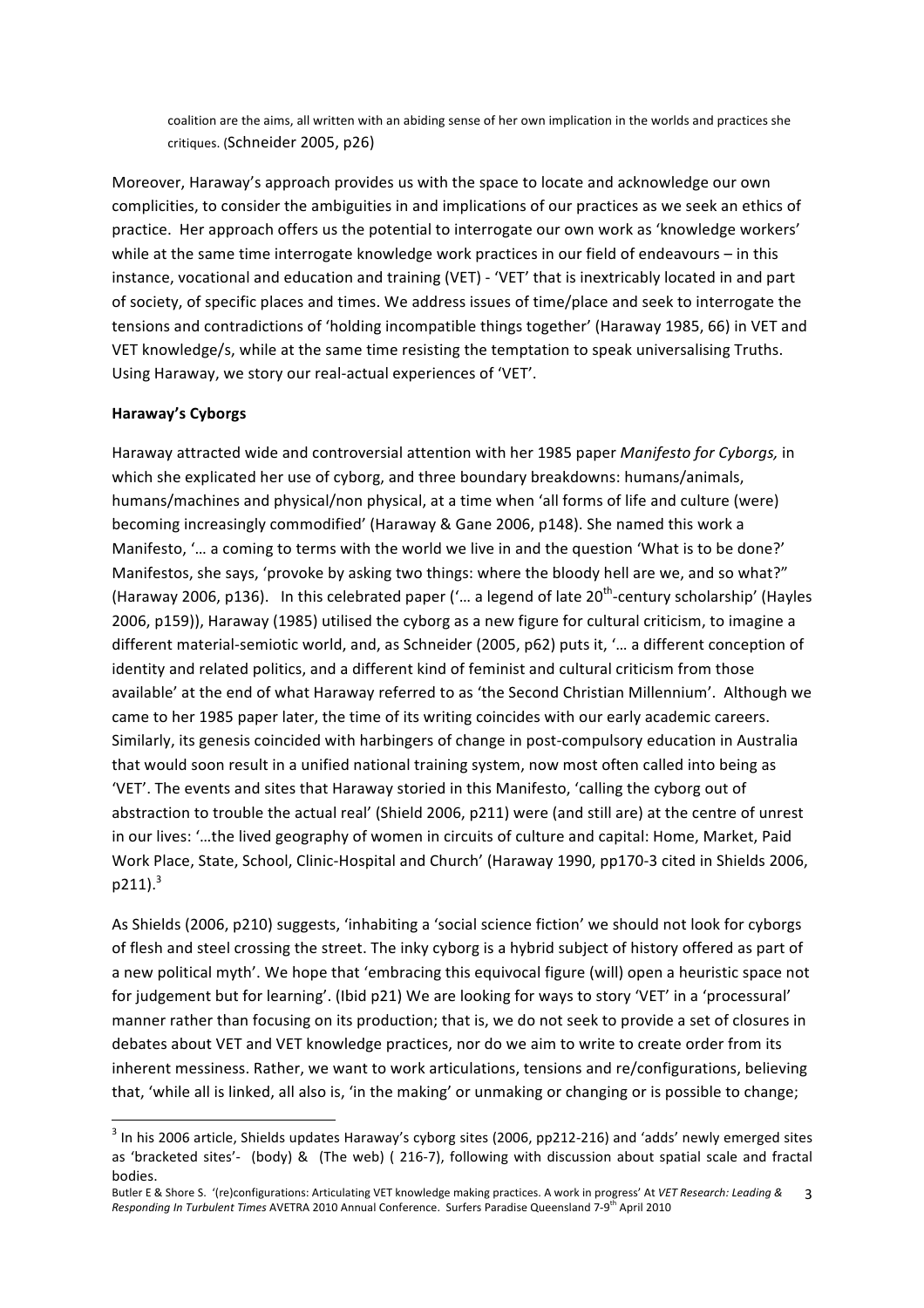in process.' (Schneider 2006, p161) When considering 'VET', we also recognise well the need to take on board Haraway's cautioning 'against reification of ideas, of mistaking the word (usually a noun) for the thing or things it (too easily and violently) collects up; or of 'reducing' complexity and dynamism to simplicity and stasis; of misplaced concreteness'; of idolatry'. (Ibid p161)

As described by Braidotti (2006, 199) and again this resonates with our work, 'Haraway's cyborg inserts an oppositional consciousness at the heart of the debate on the new technological societies currently being shaped, in such a way as to highlight issues of gender and sexual difference within a much broader discussion about survival and social justice.' Cyborgs, as material‐semiotic objects located in space‐time with specific histories but without humanist origin stories enable the transcendence of binaries between human/non human, realism/relativism, nature/culture; they are '…objects into which lives and worlds are built'; '… dense nodes that (can) explode into entire worlds of practice, …'figures that map the universes of knowledge, practice and power' (Haraway 1997, p11). When 'doing' VET, we hold firmly to Haraway's claims that 'no-thing comes without its world'; that 'things might have been and could still be other than they are' (ibid p162).

Haraway's works insist on and synthesises both the literal and the figural (literal/figural). Given the ongoing 'rub‐up' with and against binaries and 'truth games' we continually attempt to dismantle, especially in work around gender‐class‐race, figuration provides a way into troubling taken for granted assumptions that shape so many meta discourses and so the world around us. For us, while knowing well that Haraway's intellectual work continues to evolve, the explanation offered by Schneider (2005, pp62, 66) illustrates how cyborg/figuration remains useful in our reflexive endeavours:

The cyborg is not only an image or figure, an entity in fact or imagination, but is also a positioning, a way of thinking and seeing, that Haraway believed could – if taken up, lived – make the survival of living beings in late‐ or post-modern technoscience worlds more likely. ...

Multiplicities. Heterodoxies. Monstrosities. Improbable but promising couplings made by choice and based on assumed short-term common ends as well as means. These are the marks of Haraway's cyborg as figure to think and live with.

#### **Figurations**

While considering how best to approach this collaborative paper in a way to bring our work together, it was almost serendipitous that, while reading *Gender, Place and Culture,* the article by Wilson (2009) provided a timely reminder of the continuing importance of Donna Haraway's cyborg theory, and specifically the use of *cyborg as a figuration*, in critical methodology, with 'figuration … opening knowledge‐making practices to interrogation' (Wilson 2009, p499). So‐ how can we think and work figurations?

*Figuration has many meanings besides, or intersecting with, those proper to the legacy of Christian realism. … Figures must involve at least some kind of displacement that can trouble identifications and certainties. Figurations are performative images that can be inhabited. Verbal or visual, figurations can be condensed maps of contestable worlds.*

*…Figures always bring with them some temporal modality that organizes interpretive practice. (Haraway 1997, p11)*

The work of figurations is important for us here. 'Figuration is Haraway's overarching approach to critique' (Ibid, p501). It 'invoke[s] multiple ways of being/becoming and knowing/seeing; as such, they are both epistemological *and* ontological' (Ibid, p503 emphasis in original). Figurations do not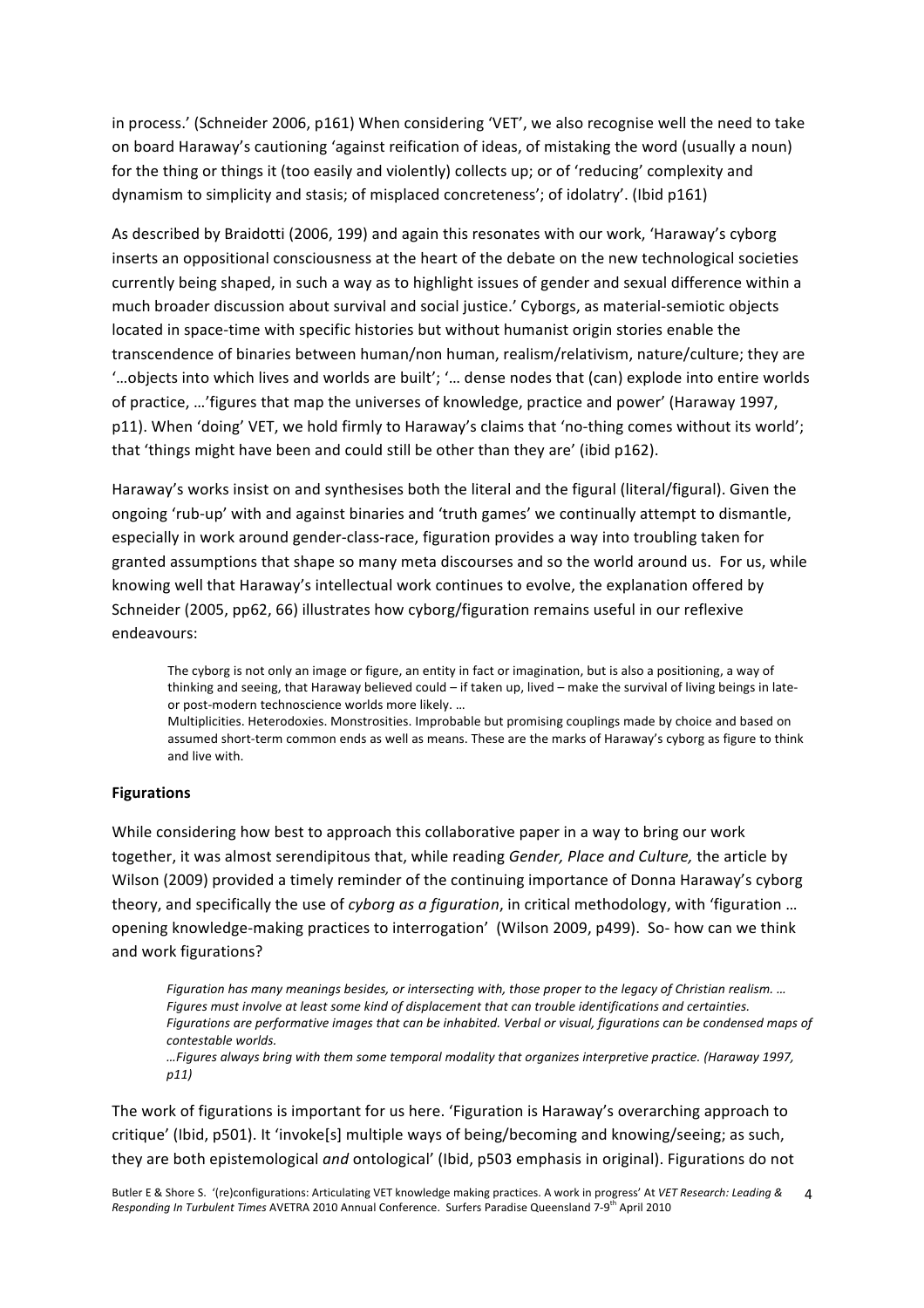explain, describe, present; rather they "are are about arrangement, as a series of arguments or the composition of an image" (Ibid, 501). Haraway says figurations are about 'inhabiting': they enable shift, epistemological and ontological mobility – in fact demand a flexibility of thought not easily captured by contemporary notions of reflection or even reflexivity. Haraway's gift of counter‐ figurations (cyborg, modest witness, companion species) assists us to seek out and see 'alternative structures of otherness' (Braidotti, 2006, p201). Moreover, and significantly for us, 'figurations also entail a discursive ethics: that one cannot know properly, or even begin to understand, that towards which one has no affinity'. (Braidotti 2006, p200) We both are deeply implicated in knowledgemaking practices in and of VET.

We have both been involved in work in and out of academia and as workers in education, work, training, research for over three decades… long before a unified VET system was 'made' in Australia. During our time as educators (knowledge workers) we have designed degree programs and associated curriculum materials, taught and evaluated courses, supervised students in diverse settings and for differing reasons, been involved in national, state and international projects, sat on various high level government committees, acted as advocates, provided 'expert' advice – at times even when it was not wanted – generated special editions of journals and so on. Our work is rich pickings for cyborgean interventions.

In his 2009 article, Wilson focuses especially on epistemological hybridity of the cyborg figuration, emphasizing its potential as '…a narrative device, to embed and craft associations, to historicise differently ... to enter into … storytellings, to make a mess of fact/fiction, subject/object and mind/body.' (Ibid, p503) By tracking carefully through Haraway's various works and associated literatures, Wilson 'distilled' four epistemological strategies involved in knowing hybridly: witnessing; situating; diffracting and acquiring, in his effort to re-activate the cyborg; to 'intervene in narratives of knowledge production, to challenge their knowledges-in-the-making.' (Ibid, p504)

In this paper we explore what it means to engage in a way of talking from the beginning about knowledge-in-the-making rather than say "make knowledge about VET". We recognize like others that knowing VET is bound up in socio‐cultural, economic, political and ethical practices not always evident at first glance. To paraphrase Haraway (1997, p10) our interest here is in troubling 'those instances of barely secularized Christian figural realism at work' in the discourses of *vocational‐ education‐and‐training and VET*. This requires us to think anew about the conceptual tools we have available to think and do *vocational‐education‐and‐training and VET.* 

As we will show, this way of 'knowing VET' demands epistemological hybridity along with different (multiple and often diverse) literacies (Schneider 2005 p. 158): tolerance of ambiguity and awareness of how we narrate and are narrated by 'machinic' VET. First we briefly place ourselves in relation to what is called the contemporary Australian VET system. Assisted by Wilson's four 'interventions' as epistemological strategies in cyborg geographies, we position our work since the mid‐1980s as a critical politics and ethics of figuration of *vocational‐education‐and‐training and VET* for/by VET researchers. We ask how these reconfigurations loosen up what counts as VET practice and hence open up for VET researchers the possibility that 'we might learn something about how worlds get made and unmade, and for whom' (Haraway 1994, p. 70).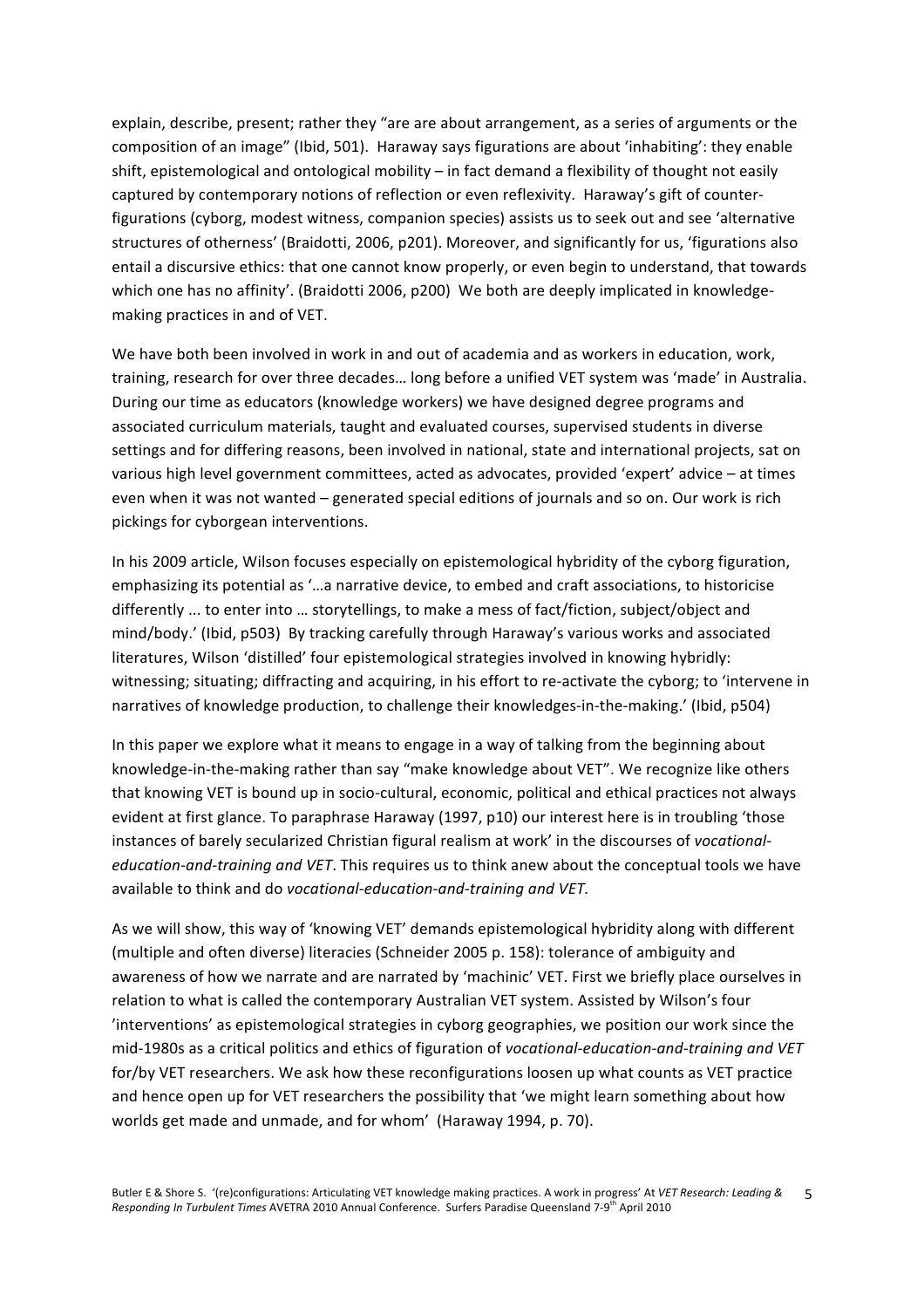## 2. RE/CONFIGURING VET

When we speak the word 'VET', often ever so casually, we are categorizing - pulling together a global/local collection of myriad parts and people and things into some kind of supposedly containable and knowable (monstrous) concrete 'real' 'thing'. We work 'in VET'; we teach in and about and for 'VET'; we research 'VET'‐ all the time with a belief that 'we' individually and collectively understand and so 'know' that about which we talk and teach and research and write. We inhabit a reified "VET' where the acronym is the homogenising container for the multitude of heterogeneous often disconnected and at times competing 'parts'. 'We' configure 'VET' ‐ we are deeply implicated in its various settings up (if not its design), its arrangements, and of working with and in the 'purposes' of 'VET'. Similarly, and passionately, we seek out ways in which to re/configure 'VET', to achieve what we each desire from VET, each for our own reasons.

For over two decades now, adult‐vocational‐education‐and‐training has been in a constant state of flux. Sectoral and ministerial boundaries are drawn and redrawn, with re/forming legislation and policy‐on‐the run squeezing and shaping and pushing and prodding and testing vocational education and training. The array of associated companies, subsidiary bodies, acronyms and acolytes multiplies ceaselessly, as do the ever changing definitions and so the work of VET. We two, colleagues and others, have lived these two decades through gymnastic intellectual, pedagogic and practical work, with passion and intellectual agility, accumulating barely manageable ever growing repositories of papers, publications, policies, flow charts, acronyms, dictums and despairs. So ‐ how can we 'know' and speak of this 'arrangement' - the singularity, the 'it' that we call VET? It is this singularity that we frame as 'machinic VET'.

Machinic VET is best located within the capitalistic meta‐discourses and materialist‐discursive practices of global capital – the global flows of commodified marketable knowledge. In contemporary Australia, Education<sup>4</sup> is the third largest industry; the second largest services export sector behind Tourism, having achieved a 15% average growth per annum. (Austrade Education, 2010) In 2007/8, Education and Training (excluding public sector components) returned the third largest profit margin (24.5%) for Australian 'industries', behind Rental, hiring and real estate services (41.1%), and Mining (37.9%) (ABS 2009, p15) A multi billion dollar industry, its major twin goals are those of profit and productivity – 'to drive economic growth'<sup>5</sup>. As proclaimed by the Australian Government, 'The Australian Government's Department of Education, Employment and Workplace Relations (DEEWR) is dedicated to the internationalisation of education' with an enviable 'international reputation as a leading supplier of education and training' (Australian Education Int. 2010) For example, 'international education activity contributed \$17.2 billion in export income to the Australian economy in 2008‐09, up 23.2 per cent from the previous financial year'. (Austrade 2010) 'VET', formally operating presently under the National Agreement for Skills and Workforce Development as the National Training System, enrolled 1.7 million students in its public system in 2008 with a total operating expenditure of \$635.4 million. (NCVER, 2009) In terms of internationalisation, VET, a 'part of the international education commercial phenomenon' (Skills Australia 2009,46) is now leading the way in the Education industry, ranked first by volume of

 $^4$  Here Education with a capital 'E' designates the industry, rather than the activity.

 $<sup>5</sup>$  DEEWR Australia's National Training System. Australian Government</sup>

http://www.deewr.gov.au/Skills/Overview/Governance/Pages/NTS.aspx

Butler E & Shore S. '(re)configurations: Articulating VET knowledge making practices. A work in progress' At *VET Research: Leading &*  Responding In Turbulent Times AVETRA 2010 Annual Conference. Surfers Paradise Queensland 7-9<sup>th</sup> April 2010 6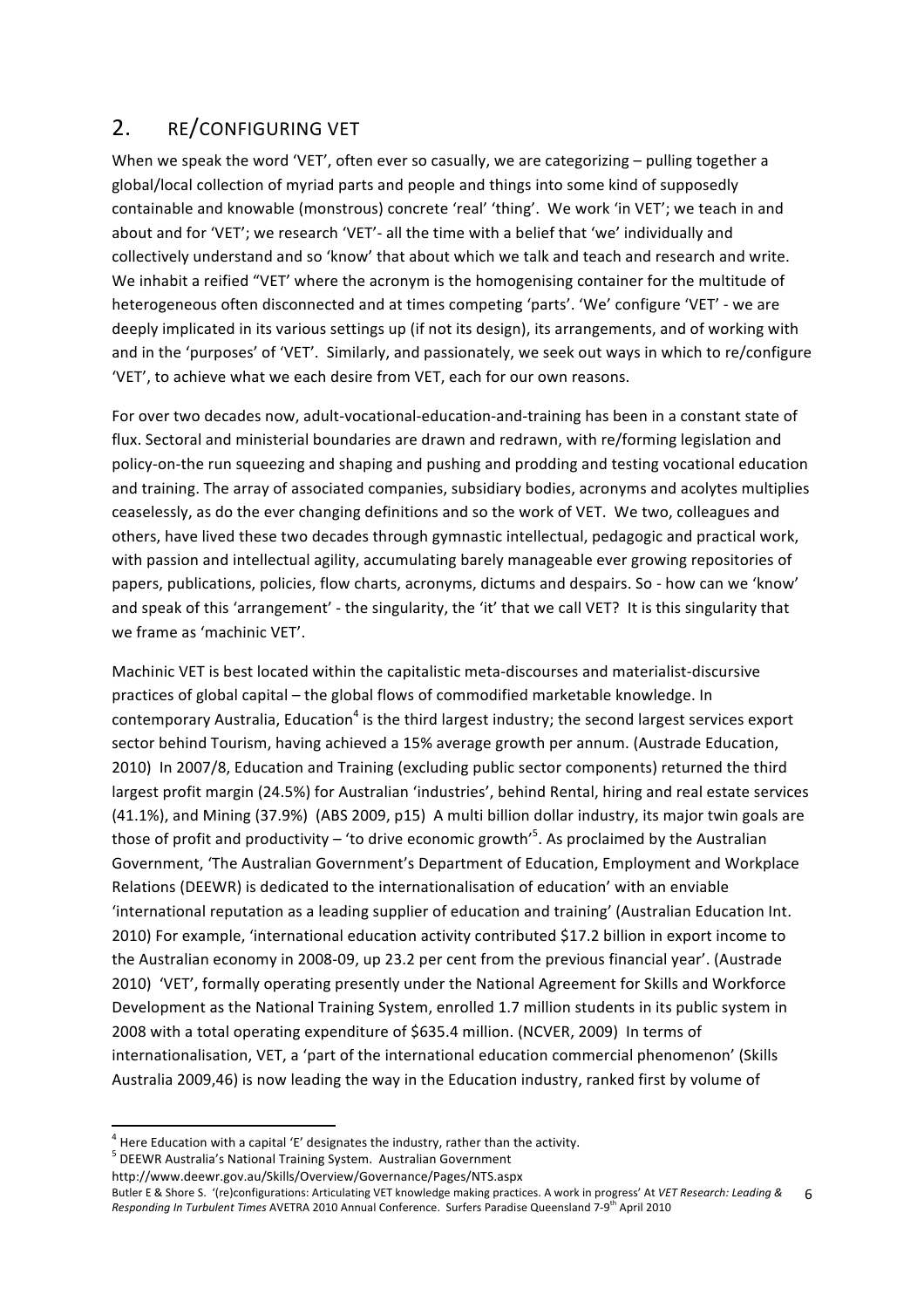enrolments (almost a quarter of a million students in 2009<sup>6</sup>), and also as the fastest growing sector (35.6% growth, compared to 12.4% in higher education). (Austrade 2010) In fact, the growth rate in international enrolments in VET between 2002 & 2008 has increased by 226% (Skills Australia 2009).

From our practice sites in VET, this rapid commercialization and positioning of VET as a major export industry is something that we 'know' partially and often put at a distance in our day‐to‐day work. So this then is the monolith that comprises singular VET. This is unified VET, most often depicted (mapped) in flowcharts, matrices and dense diagrams designed to capture, insert boxes, boundaries and demarcations, to order and thus illustrate the whole – a task that defeats capture in words (e.g. see NCVER 2010<sup>7</sup>; Knight & Mlotkowski 2009 $^8$ ; Evesson 2009 $^9$ ). The word VET, then, becomes the (singular reified concrete) 'thing'; the word VET works to collect up multiple worlds, then homogenises this heterogeneous complexity, to render it knowable, knowing and known as 'itself'. Haraway has something to say about 'things', and it is with these insights that we write the word 'thing': 'Commodity fetishism is a specific kind of reification of historical human interaction with each other and with an unquiet multitude of non‐humans, which are called nature in Western conventions. *In the circulation of commodities within capitalism, these interactions appear in the form of, and are mistaken for, things.*' (Haraway 2000, p113 (our emphasis)) We seek to disrupt this homogenization of VET and 'VET knowledge', and encourage multiple knowledges‐in the making with/in vocational-education-and-training

While tracking the multitude of variations in adult community vocational education and training we have witnessed, we embarked on a series of listings, commencing with the branding of its various iterations. 'In the beginning' (well, since the 1980s) we worked in and with adult and community education (ACE), and 'TAFE'‐ technical and further education – loosely connected and collaborating systems. Since the establishment of the National Training Reform Agenda (NTRA) in the early 1990s, the acronyms used to badge adult community vocational education and training have shifted. It is informative to note the slippages and the erasures, albeit briefly given the limitations of this paper.

Prior to the heady days of NTRA, people 'went to TAFE' and 'did TAFE' for a variety of reasons. Post NTRA, ACE became one step removed from TAFE (and also in status and resourcing), framing itself and perhaps remaining as the 'Cinderella' 'sector'. While TAFE continues as the major provider of publicly funded VET courses, deregulation spawned a myriad of private providers<sup>10</sup> to cohabit with TAFE in what is now known as the VET sector – a highly competitive and market driven industry. The shifts in popular usage to identify vocational‐education‐and‐training to 'VET' have been accompanied by erasures: for example, the and in vocational‐education‐and‐training `to VE‐T (VET).

<u> 1989 - Johann Stein, fransk politik (d. 1989)</u>

 $6$  This figure is from Austrade Education documentation as cited. We have found that this figure differs between sites (e.g. Skills Australia (2009); ABS (2009)), and have been unable to verify the 'real' figure.<br><sup>7</sup> Shuilding a sagnalate aisture of the VET workfasse is a muscle which has around all

 $\mu$  'Building a complete picture of the VET workforce is a puzzle which has proved elusive' (NCVER 2010).<br>8 (Understanding Australia's usestional education and training (UET) quaters are haddoughing for about

 <sup>&#</sup>x27;Understanding Australia's vocational education and training (VET) system can be daunting for observers. … This report is intended to make the VET system and its inner workings more comprehensible to observers' (Karmel, in Knight & Mlotkowski, 2009).

 $9$  'ascertaining VET's efficacy is a difficult task' (Evesson et al, 2009 p9)

<sup>&</sup>lt;sup>10</sup> Skills Australia (2009, p69) lists the numbers of provider for 1.67 million students as: TAFE (59); other govt. providers (100); community education providers (529); other registered training providers (1384), on 12,427 delivery sites. See also information for RTOs on Training.Com: http://www.training.com.au/

Butler E & Shore S. '(re)configurations: Articulating VET knowledge making practices. A work in progress' At *VET Research: Leading &*  Responding In Turbulent Times AVETRA 2010 Annual Conference. Surfers Paradise Queensland 7-9<sup>th</sup> April 2010 7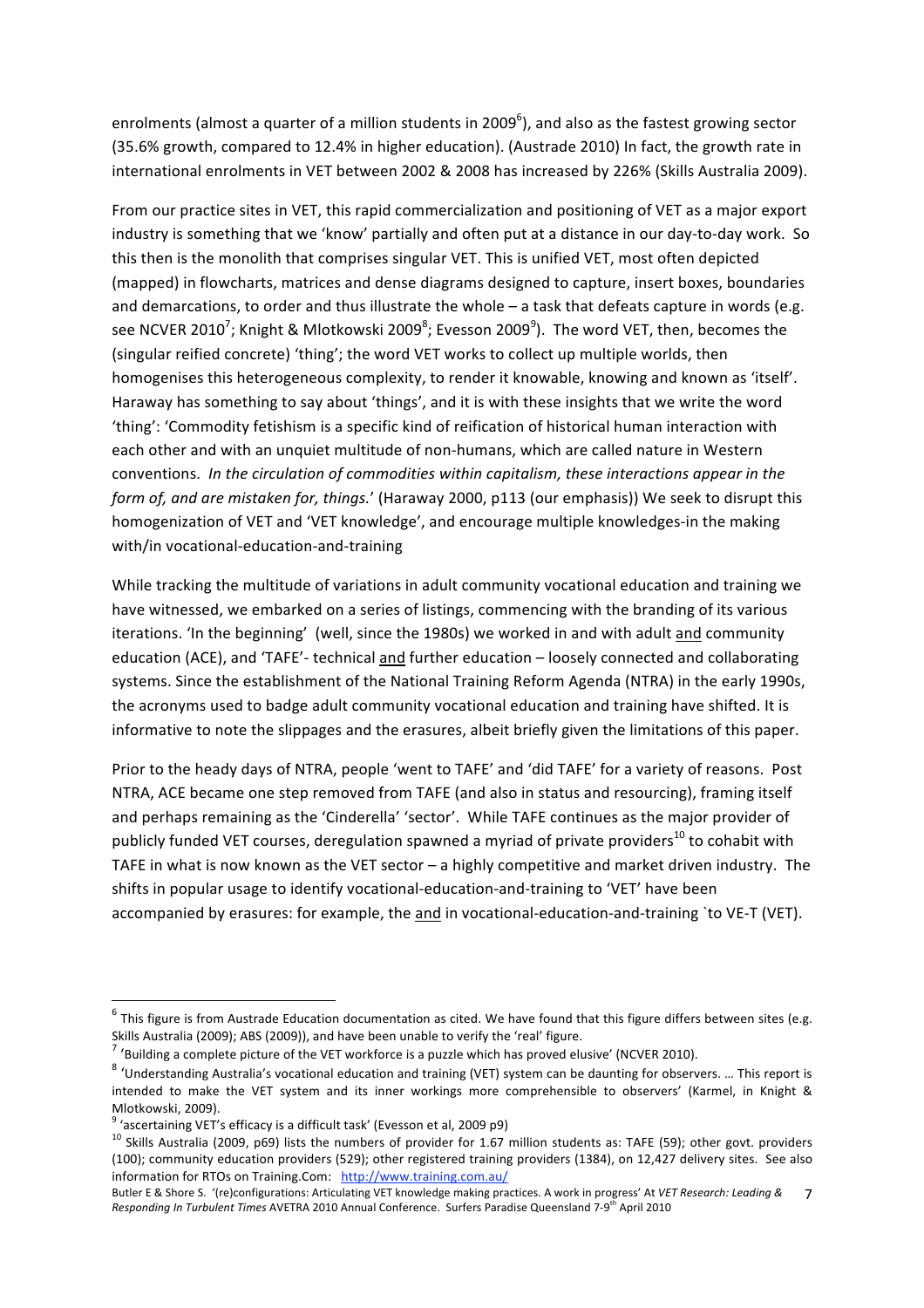Similarly while 'Technical' remains in international acronyms (TVET) $^{11}$ , it too is 'disappeared' in Australian VET, with the exception of (a government sponsored limited liability company that 'supports' VET) TVET Australia Ltd<sup>12</sup>. The disappearance of the 'and' signals directly to the diminishment of education *per se*, and the concurrent and continuing privileging of training in the VE(‐)T=VET equation. The disappearing of Technical is also interesting, both how and why, as well as who decided that it would be so, especially given its synergy with industry, applied sciences, specialization and skill.

The VET monster may be a collation of many parts, but one thing that we know for sure is its status as a much manipulated government 'tool' for/of micro-economic reform. The goals of VET are unashamedly productivity, consumption, growth: in short all the elements of capitalism (Thrift 2005, p. 20/21; p.40; p.95‐96). Rather than knowledge‐in‐the‐making approaches, these goals are achieved through knowledge management and marketing, the main qualities of which are peculiar to what Thrift describes as 'soft or knowledgeable capitalism' (Ibid p.21). Central to this process is the manner in which 'knowledge' about VET and VET-related knowledge/information is so often disseminated: through high profile costly seminars by and for those 'at the top' – those in 'the know' and aspirants who need to 'know' (and be known). Then there are also management gurus peddling ideas of 'predictability', 'empowerment', 'esteem' and 'self‐belief' (pp 38‐ 41) – core principles of 'new age training'. In both ways VET is solidified and reinforced as a singular knowable entity.

Since NTRA, what is evident in so many ways post the declared 'death of curriculum' is the rise and rise of 'skill', co-opted from (knowing) workers and workplaces, assessed whether significant/worthy/valuable or not for commodification by industry representatives and/or delegates and bureaucrats. These were then bundled into packages of diminished knowledge; marketable and ever-proliferating 'training packages'. And all this is in the name of flexibility, choice and accessibility. Paradoxically, this now taken-for-granted production-line process of bundling training 'content' under the guise of 'competency' supplants wider views of knowledges, capabilities, capacities ‐ the very things around which the global trade in knowledges operates. Along with this diminishment of knowledge/s, we witnessed the squeezing out of social-cultural knowledges, as evidenced by the in/out/in again/gone forever  $8<sup>th</sup>$  'key' (Mayer) competence around cultural awareness and understandings. While there is no room for nostalgia or the romancing of utopian histories in these events, we believe strongly none-the-less that these histories of erasures, voids and chasms should be remembered as learning (un-learning?) events, and recorded along with the acts of capture‐codification‐commodification in the establishment of the machinic singularity that is VET.

VET, it appears, is now the solution for all (economic) problems; it is intrinsically linked to and interwoven into legislation, policies and practices associated with trade and export income; with welfare; with migration and citizenship (completed full fee training for visas); with industrial relations, labour force requirements, skills forecasts and future planning of productivity and population, to name some of the associations. It is significant that we remember that, in all of the various ideological shifts and efforts to re/create (a singular knowable identifiable do‐able sale‐able)

 $11$  Technical and Vocational Education and Training (TVET) is the UNESCO term used to describe the area referred to by the acronyms VET, VTE and/or VE&T. The term "TVET" was adopted at the 1999 TVET World Congress as the preferred term to describe the broad scope of activities. http://www.unesco.org/education <sup>12</sup> See: http://www.tvetaustralia.com.au/about

Butler E & Shore S. '(re)configurations: Articulating VET knowledge making practices. A work in progress' At *VET Research: Leading &*  Responding In Turbulent Times AVETRA 2010 Annual Conference. Surfers Paradise Queensland 7-9<sup>th</sup> April 2010 8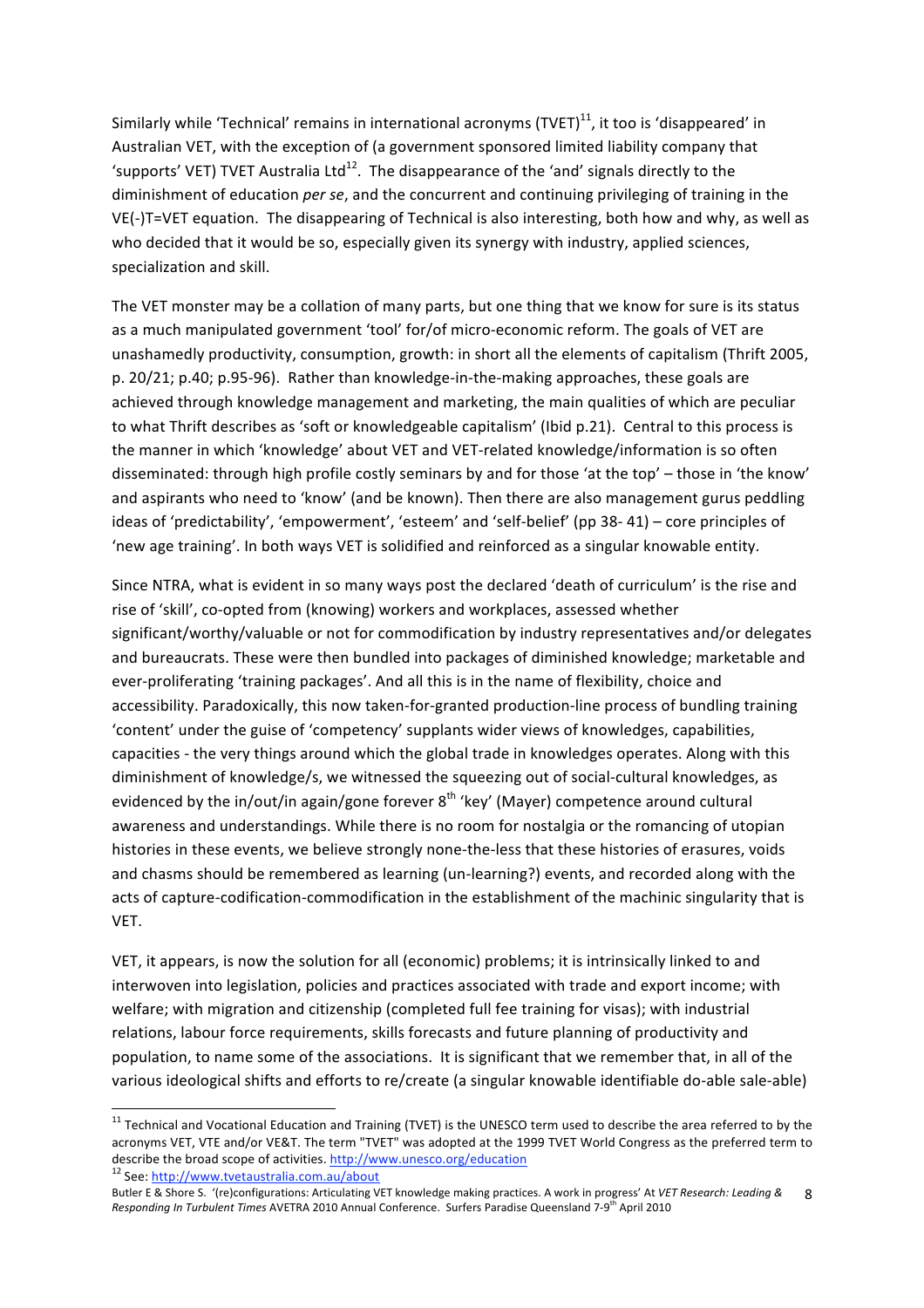VET over the last 2 decades, the more this disparate assemblage morphs, the more it resists capture, fragments and becomes unruly.

While we see well the 'world shaping world‐making' impact of VET, and acknowledge our complicity (along with the ambiguities and frustrations) as knowledge‐workers in and of VET, we remain aware of Haraway's implications when she argues for '[c]ritical reflexivity, or strong objectivity, [that] does not dodge the world-making practices of forging knowledges with different chances of life and death built in to them' (Haraway 1997 p37). This requires us to recognize the chameleon character of VET – its hybridity, its figural qualities – and opt to inhabit rather than to control them. We seek to work in vocational‐education‐and‐training, while interrogating and challenging VET. This awareness draws us into 'displacement[s] that can trouble identifications and certainties… performative images that can be inhabited. Verbal or visual, figurations can be condensed maps of contestable worlds. … [They] always bring with them some temporal modality that organizes interpretive practice' (Haraway 1997 p 11). And of course to paraphrase Haraway (in Schneider 2005 p150) we might (and do) 'discover things about [ourselves] that [we] wish [we] didn't know'.

## 3. KNOWING AND DOING VET: STORIES, COLLUSIONS AND COLLISIONS

The idea of 'inhabiting' figurations is important to our knowing and doing VET. We can't stand outside our work – we have inhabited policies, toolboxes, standards, (training) packages, tenders, projects, program design and delivery and so the list goes on. In Haraway's terms (1997, 2) each of these are collective instances of how 'the imaginary and the real figure each other in concrete fact, … as constitutive of lived material‐semiotic worlds'. So, while configurations of VET did in fact shift 'official' VET knowledge and the subjectivities that could/should/did inhabit VET, they were not quite what we had in mind. Nor were they likely to be the kind of projects Haraway had in mind when she imagined working difference through 'antiracist feminist multicultural studies of technoscience' (Haraway 1994 p61; 1997 p268). As she describes it this involves the 'noninnocent, complexly erotic practice of making a difference in the world, rather than displacing the same elsewhere' (Haraway 1994 p63).

In tracing back through our many and varied stories we drew on a favourite architecture of our thinking work – a few days escape away from 'domestic' responsibilities including dogs, families chores, emails and (many) other things. During one of our early attempts to talk through these ideas for this paper we…

*are sitting at a table at a coastal town south of Adelaide. There is a torrential rain hammering down outside. We are struggling to decide on the figuration/s we can use to 'think and see' 'VET'. Through the window we see cars parked on the road … blocking our view of a rugged coastal cliff and surf beaches. Three young men have been surfing for much of the morning, looking like seals in their black wetsuits. They come up from the beach and gather round the back of a white station wagon sitting on the tailgate. A figuration is there right in front of us: surfboards. And through them, all the articulations, the connections‐ nature/culture, subject/object, material/human, global/local, work/leisure consumption/production, knowledge/skill, along with any number of actors/actants, interconnected and interwoven disparate knowledges and articulations. The more we look, the more we see ‐ along with countless connections to*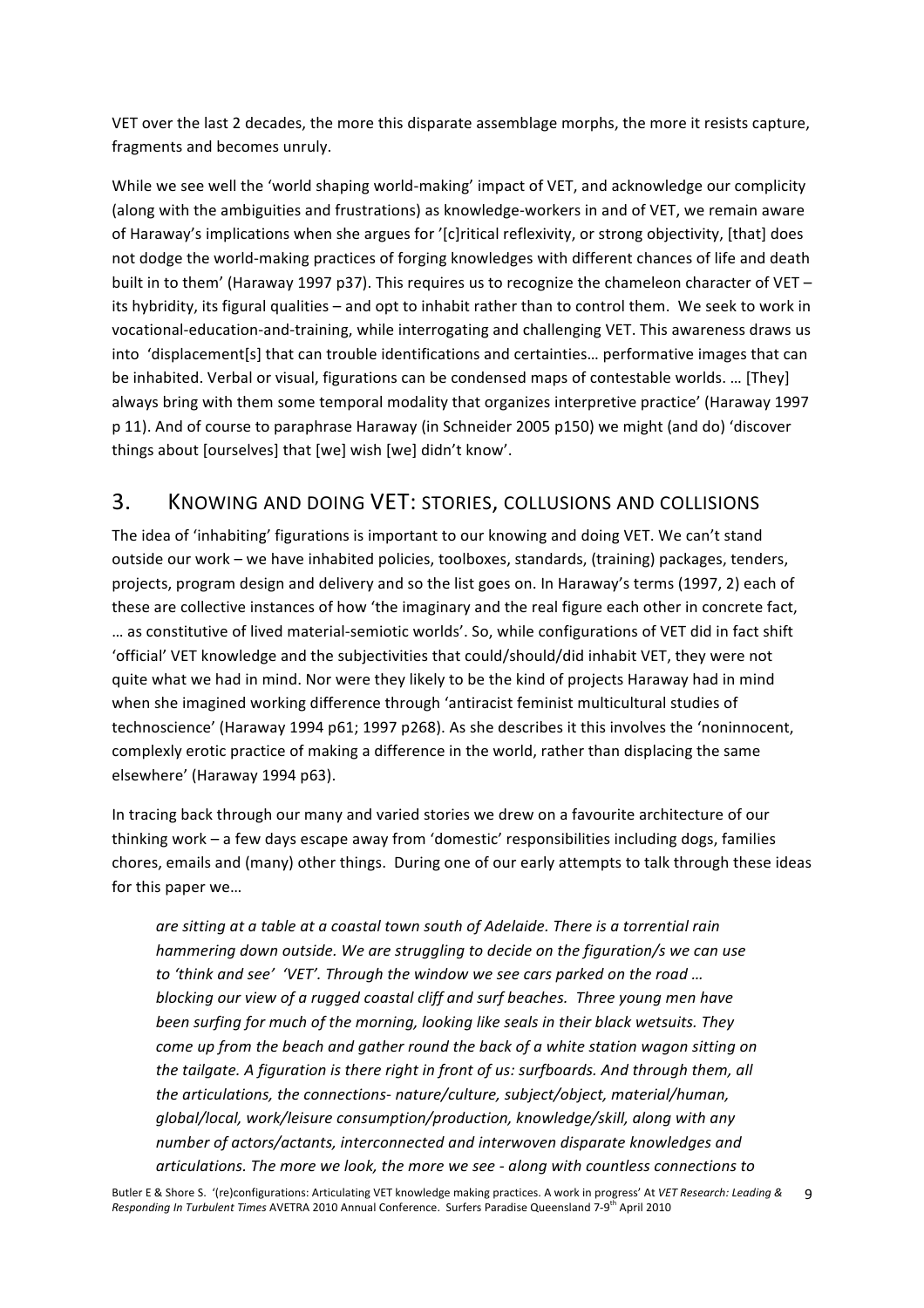*'VET‐in‐the‐world' – to learning, and especially knowledges‐in‐the‐making. Some time later the three drive off, get pies and chips and return to sit on the tailgate eating in their wetsuits. We watch them entice a lone magpie to take a chip, wonder if they are old enough for work or still at school, … we laugh about their 'sickie' and our conversations about VET continue, but our minds repeatedly turn to the figural qualities of surf, surfing, weather, water, motion and and and... We go for coffee and return to sit at the table with Wilson, Haraway, Thrift and VET.*

This figuration gets us started again, in a different energised place. Wilson's accounts of cyborg knowledge practices, epistemological interventions bring some clarity to Haraway's admittedly 'dense' material‐semiotics. Four interventions are drawn from her work: witnessing, situating, diffracting and acquiring. As Haraway argues, differential literacies invoke words which come with meanings already attached, lodged in the semiotics of the modest witness to a culture of no‐culture. If a modest witness is objective and simultaneously invisible our task in using differential literacies is to trouble 'what counts'. Can we/are we 'modest witnesses' in and of VET? Can we, as Haraway (1997, 277fn3) puts it:

…trouble what counts as insiders and outsiders in setting standards of credibility and objectivity. "Disinterested" cannot be allowed to mean "dislocated"; i.e., unaccountable for, or unconscious of, complex layers of one's personal collective historical situatedness in the apparatuses for the production of knowledge. Nor can "politically committed" be allowed to mean "biased".

Troubling what counts involves witnessing, situating, diffracting and acquiring – the four epistemological strategies (or interventions) mapped by Wilson. So this brings us to a brief overview of each, before we employ these strategies in our attempts to tell VET differently.

'Witnessing is seeing; attesting; standing publicly accountable for, and psychically vulnerable to one's visions and representations. …a collective, limited practice that depends on the constructed and never finished credibility of those who do it, all of whom are mortal, fallible, and fraught with the consequences of unconscious and disowned desires and fears'. (Haraway 1997, p267) To conceive of witnessing as similar to observation or calling to account or rehearsing misses the point of "differential literacies" deployed by Haraway. Witnessing invokes 'multiple situatedness, not from the single perspective of Author, but from the appendaged collection of authors‐in‐the‐making'. (Wilson 2009, p505) Authors make knowledge. Knowledge '–in‐the‐making' is not made and disseminated.

Situating draws on Haraway's (1991) well‐known work on 'situated knowledges'. Wilson (2009, p505) explains it thus: 'to be attentive to this cyborgean situatedness, (we) have the responsibility to place these knowledges-in-the-making, not with some reified, exacted place, but as a placing – an objective, yet contingent, collusion of objects, subjects and spaces'. Witnessing and situating are not possible in a Haraway sense (as differential literacies, as hybrid knowledge practices) unless, to paraphrase Wilson (2009, p505), we 'inhabit figurations to 'see' and 'place'… the multiplicity of relations that make [VET] geographies. To 'see' and 'place' in VET is also caught up in the definitive 'acts of amnesia' of knowledgeable capitalism (Thrift 2005, p20). Thrift argues it is now common to 'acknowledge the importance of capitalism, which then acts as a means of forgetting all about it and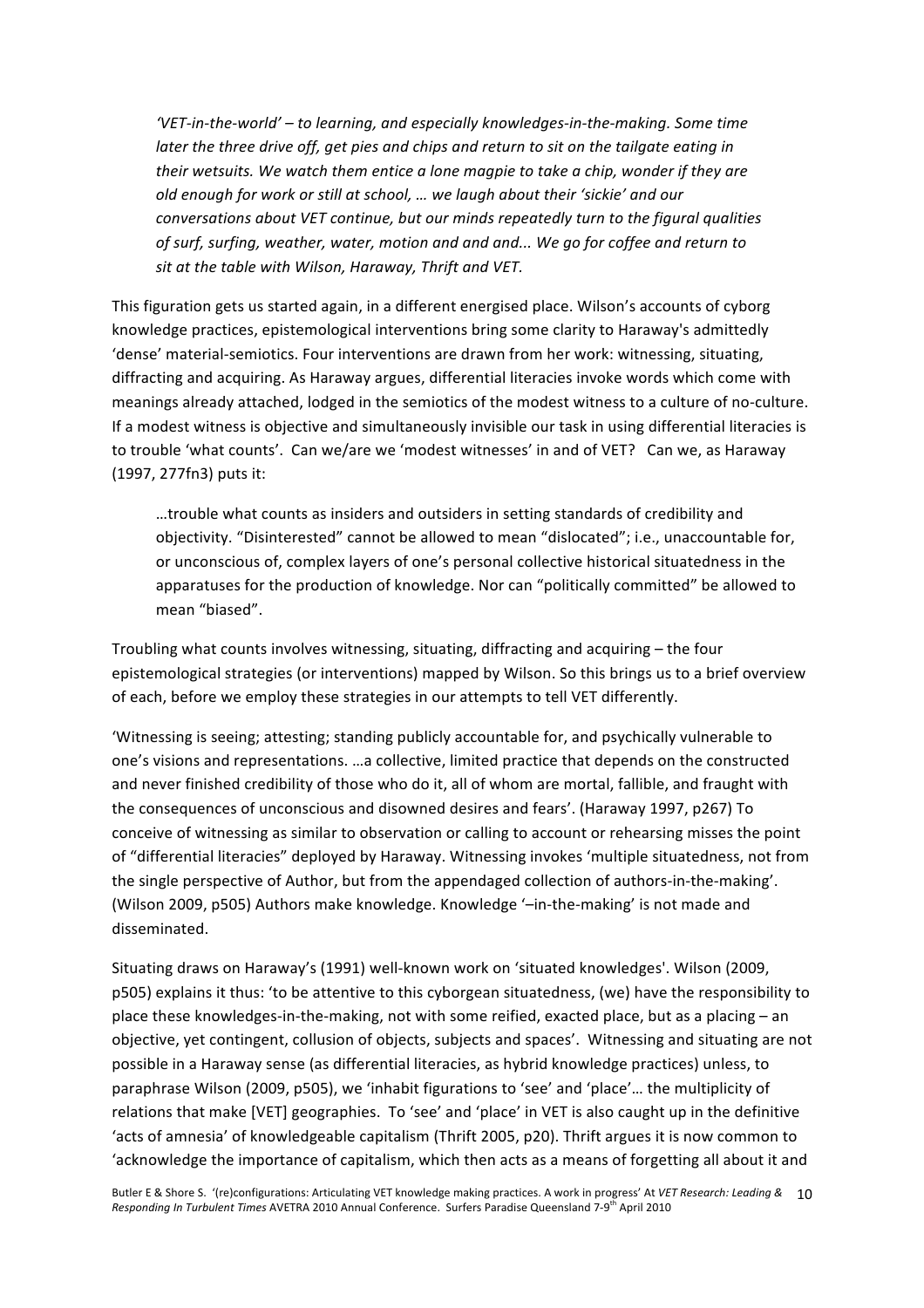getting on to more interesting things'. For Wilson, hybrid knowledge practices interrupt this amnesia. 'It is therefore not enough to reflect on one's co-implication in knowledge practices; rather, it is our responsibility to diffract, to document the difference generated by such knowledge practices' (Wilson 2009, p506). This is a very different kind of situating than that advocated by conventional notions of reflective practice or even more contemporary notions of reflexivity. Yes, it involves a placing historically. As Braidotti argues, Haraway's post-humanistic leanings push her to account for 'historical aspects of European culture, like colonialism and fascism, which are in open contradiction with Europe's stated beliefs in humanist ideals and principles'. (Braidotti 2006, p198) And it requires us to be visible as agents in that situating, placing, locating, while at the same time, countering '… a leap out of the marked body and into a conquering gaze from nowhere' (Haraway 1997, p188).

Haraway's notion of diffraction is drawn from the science of optics, with a focus on distinguishing between reflection and diffraction. 'Diffraction is about heterogeneous history, not about originals. Unlike reflections, diffractions do not displace the same elsewhere'. (Haraway, 1997 p273) Diffraction is explained by Wilson (2009, p505 citing Haraway 2000 p102) as 'a recording of the 'history of interaction, interference, reinforcement, (and) difference' '. Rather than generating a genre of 'mirror image' (official) knowledge, diffraction acts with/in figurations, to alter the politics and construct knowledge differently. … (it) is about changing knowledges, reconstructing knowledge practices such that alternative understandings of these knowledges emerge'. (Wilson 2009, p506)

As with diffracting, acquiring is, at first glance, not a word to be read off against a popular meaning. It is, rather, a problematic intervention (Wilson 2009) that requires all of Haraway's "mixed and differential literacies" (Ibid p. 501) to be brought to bear on understanding research practices as 'knowledge‐in‐the‐making'. 'To acquire is to become vulnerable to alternative, even contradictory discourses – doing so enables the kind of hybridising diffraction that messes knowledge practices based in reflection extraction and synthesis' (Wilson 2009, 506).

Bearing these interventions in mind, we now move to story (a very few of) our experiences of working (in) VET, selecting figurations, each to work as a 'narrative device, to embed and craft associations, to historicize differently' (Wilson 2009, 503), to place stories 'on record', differently.

#### SUE'S STORIES:

My entry into professional work in Australia around 1979 came some years after I had completed a basic science degree but of course I had been 'doing' vocational work prior to that: maker of 'fine wet weather apparel' (raincoats), kitchen maid and barmaid (yes that's what we were called then), street maintenance worker (a wonderful occupational category!), gardener and various kinds of clerical and office work. Not surprisingly, my professional CV reveals few signs of this work in Textiles and Clothing, Hospitality, Horticulture and Local Government: the containers for such work in the new architectures of contemporary VET. This period, marked a time between gaining a science degree and… what? A career? A vocation? … settling down? I was going somewhere but not quite sure where. I returned to graduate and postgraduate study, worked my way through a series of education contracts and positions in what used to be called the technical and further education sector and read Freire (of course). There was little else to help me make sense of the adult basic education work I was doing in an Adelaide TAFE or with Aboriginal controlled organisations in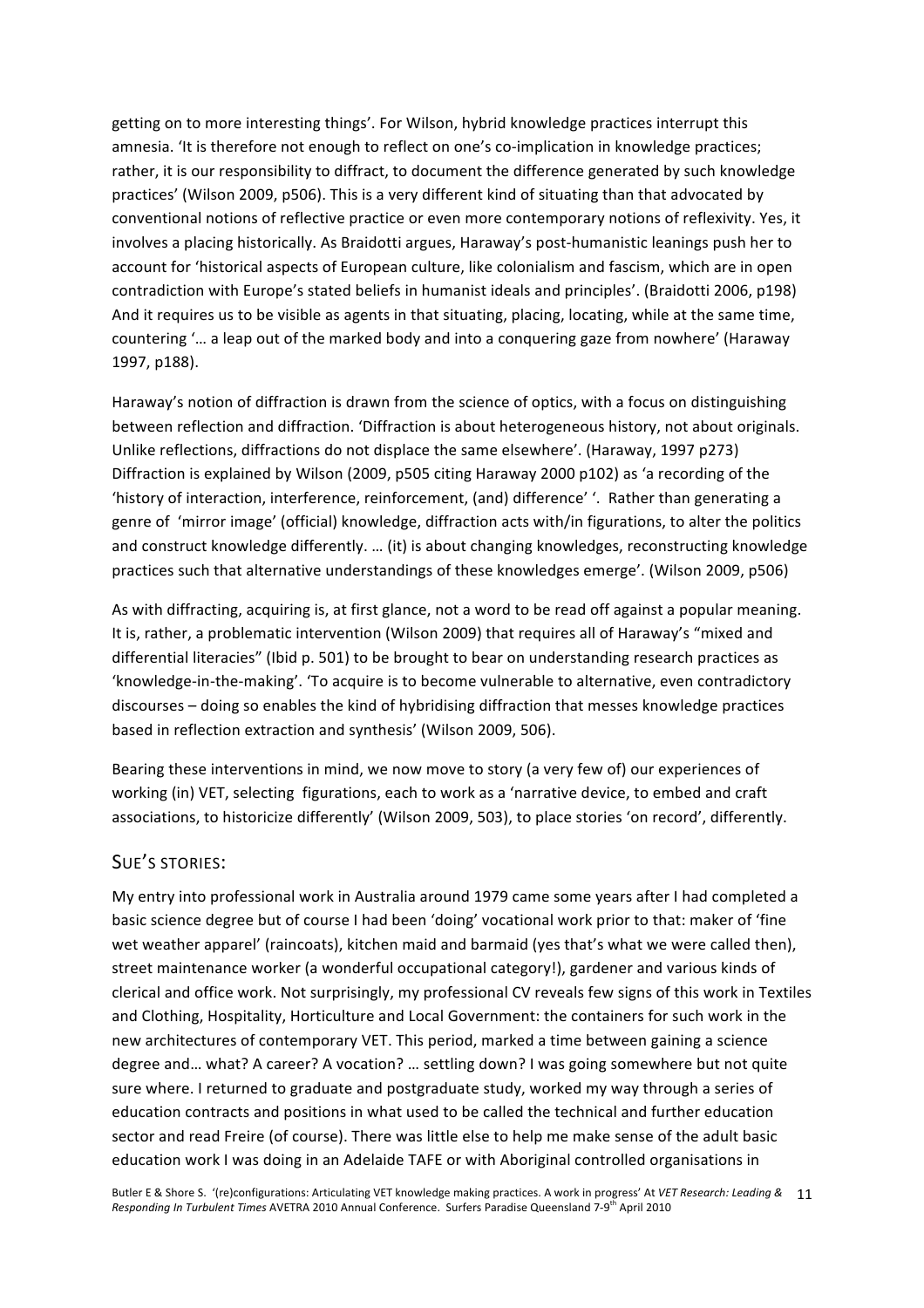Central Australia and later back in Adelaide. It was many years before I encountered women, feminism and/or race in my adult education graduate studies in 1979/80. Graduate study in language and reading (in the early 1980s) was also 'missing' anything that articulated with Indigenous adult literacies although I learnt a lot about literacy practices. Some colleagues will note, as usual, that numeracy is also a 'missing thing' in this story.

Fast forward to 1990s. I am a university lecturer in adult education. Adult literacy policy, provision and research is about to enter a new and highly visible phase in VET. The effects of the first national policy on languages (DEET 1991) are starting to filter down through the field. Funding flows for a range of projects to ensure articulation with VET, which remains clear in its vision to 'build literacy in' to its architecture, forms of governance, research and pedagogical practices as these 'things' are also perpetually reviewed and revised.

It's 1992. With colleagues, I 'won' a grant to develop ways of thinking and doing inclusive curriculum. We are excited and terrified at the same time, wondering how our focus on notions of advantage and power would be accepted within a broader milieu more comfortable with terms like 'disadvantage', access and culturally responsive curriculum. For my part I wanted to put on the table a growing uneasiness about the unspoken norm that drove assumptions about productive workers and responsible citizens – enterprising loyal subjects caught up in '"whiteness" as a transnational form of racial identification, […] global in its power and personal in its meaning' (Lake and Reynolds (after du Bois) 2008 p3) that functions as *a priori* description and prescription to constitute hierarchies of consciousness about human capacity' (Shore 2010).

In later reading I came to understand how our project was caught up in what Ghassan Hage (1998 p10) describes as a fantasy position *viz.* 'White‐and‐very‐worried‐about‐the nation‐subject'. In effect we wanted to shift the focus of an emerging culture of worrying in VET, from 'worry about others', *their* problems, and the purported negative drag they exert on the economy, to a more productive way of thinking about people *in* the economy, consuming and so also contributing to it, creating it and of course being worn down by it. *Positively Different* was written in an era exemplified by control, tightly regulated governance structures and naming practices. In the years following completion of the project things got even tighter. The roll out of competency based curriculum, and later redevelopment of Training Packages prompted many to believe the central ideas in *Positively Different* – visible explication of the workings of advantage and power – were obsolete. [I exaggerate (a little) here. A few people occasionally would come up to me and say they loved the report, it's ideas about 'difference' and the extent to which it challenged the social production of mainstream knowledge as norm. Practically the annotated bibliography at the back helped them to situate potential teaching resources in/against mainstream discourses of empowerment and change.]

The 'figuration' of worrying presents me with different ways of understanding what was going on when 'building literacy in to VET' gained some moments of success or wavered and lost traction. In hindsight I'm inclined to think that 'building literacy in to VET' was "the last resort of the weak… the last available strategy for staying in control of social processes over which they have no longer much control" (Hage 1998 p10). And of course here I am referring not to individual people *per se*, but to that notion of singular monolithic VET as it sought to control a feral object – literacy.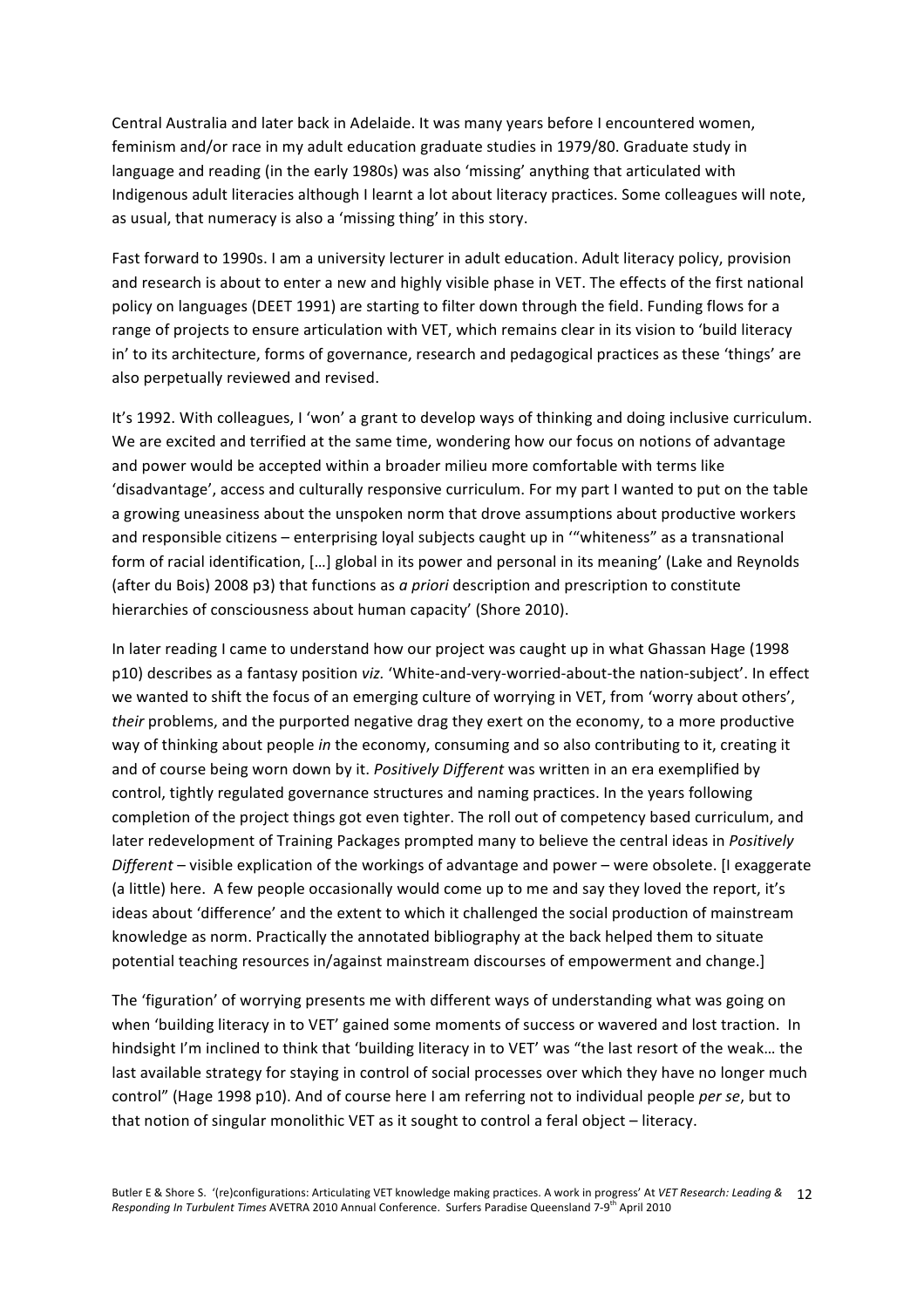In related work I also engaged more and less intensely with a series of large-scale national and international surveys designed to measure population literacy. The first, a national survey undertaken by Wickert (1989) established amongst other things that literacy was a complex set of social practices not accurately (or usefully) recorded by existing scales and measures. But *No Single Measure* (Wickert's report) disturbed many as it showed that substantial portions of the Australian population were operating at levels far below the imagined 100% literacy rates recorded in UNESCO discussions about Australian literacy in the 1970s and 80s. Subsequent international surveys in 1997 (Australian Bureau of Statistics 1997) and 2007 (Australian Bureau of Statistics 2007) promoted similar messages accompanied by recurring feelings of disbelief that so many people could have such a broad range of literacy difficulties. Furthermore, the international survey findings, almost 10 years apart, showed very little change in the skills in the population overall. How on earth could this happen when so much money had been spent on workplace and 'welfare to work' programs in the intervening 10 years? My engagement with these surveys varied: 'parroting' and/or explaining the figures to interested audiences; asking people to interrogate the assessment practices involved in such surveys; engaging in broad‐based education and research campaigns to interrogate the data and link it to government skill inquiries (Shore 2003); exploring collaborations with the Australian Bureau of Statistics via public seminars; and, a circling back to my ongoing interest in the unspoken assumptions about whiteness that were central in shaping expectations about texts, reading practices, employment and citizenship (Shore 2009).

Working on *Positively Different* exemplified many of the collisions and collusions with machinic VET that were to be repeated over the years in subsequent projects, committees, collaborations and conferences. In these contexts, words have many meanings… they 'never arrive naked' (cf van Toorn 2006). For over two decades I have engaged in what I see as the messy, almost 'feral' articulations between literacy (and of course numeracy), survey data, employment practices and their associated promises for 'knowledges with different chances of life and death built in to them' (Haraway 1997 p37). In general everyone wants to know how many people can't read and write, why not and what we are doing about it. In general no one wants to hear or know [well, that may be a slight exaggeration, but sometimes it feels like it] that there are other 'missing things' shaping whether a person enters training or employment, is offered ongoing employment and/or has access to promotion opportunities at work. My work during this time has been an engagement with these 'missing things' in employability and citizenship debates, yet not so curiously, these issues are never absent in research projects, policy analysis or teaching I have undertaken.

For example I teach a course that is quite explicit about the focus on disrupting 'whiteness' as part of the delivery of an undergraduate VET teacher education degree and this presents many opportunities to know differently. This is a course that messes with notions of vocational‐education‐ and-training and work. We explore the 'construction work', the effort involved, the organisation required to not speak about repertoires and practices anchored in a white transnational norm. This manifests in different forms at different levels of the system that is VET. With practitioners we have read beneath the apparently neutral content of Training Packages to complicate discussions of aged care and community services through performance statements that require 'props' such as running water, enclosed shoes (indeed shoes *per se*). We query what it means for hospitality workers to filter employable subjectivity through the polite, neat, controlled yet enterprising demeanour of whiteness. We have explored what is involved in adding race to discussions of hair, hair colour, hair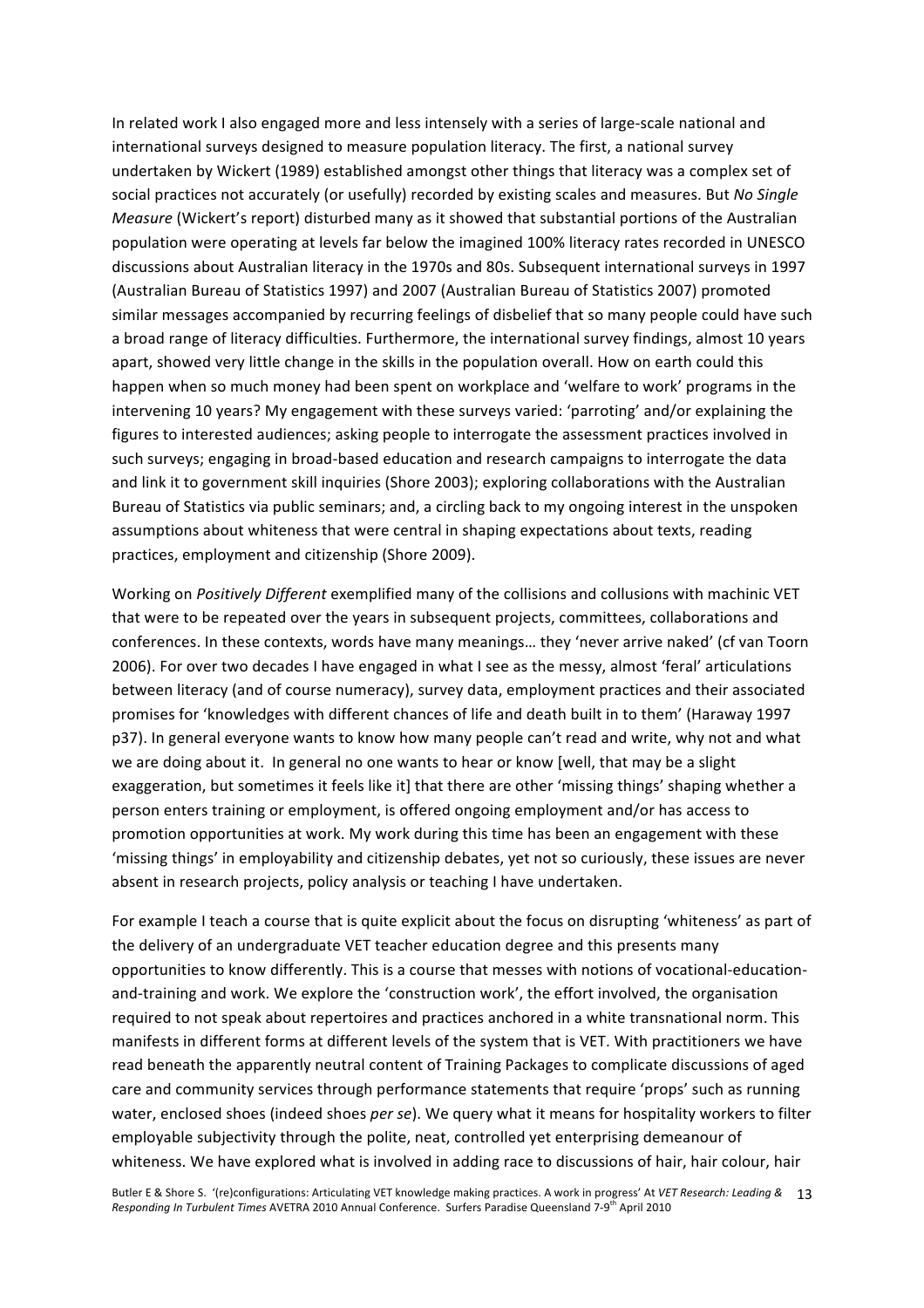straightening and skin care and how ideas about whiteness embedded in Australian resettlement and training programs shape refugee engagement in/with Australia. The result was a seeing and placing of whiteness at work in vocational training (Shore 2010).

As I worked up presentations on international surveys I also wondered about the research *evidence* that documents the wasted time and strain involved in developing 'communication strategies' with rude, racist, sexist members of the public, employers or colleagues. I'd like to know what unit of competency might accredit this emotion work/emotional labour (cf Hochschild 1983). What 'Industry Skills Council' might take ownership of such a unit and under which Training Package? How might that drive cultural change around such amazingly homogenous notions of 'employability'?

In my policy work I wondered why no one has thought to withdraw the fourth objective of the 2004‐ 2010 National Strategy (ANTA nd): 'Indigenous Australians will have skills for viable jobs and their learning culture will be shared'. Of course Indigenous people would want 'skills for viable jobs'. Indeed many of them already have both. But the objective is so explicit in its intentions to capture and control in the service of capital that it demonstrates remarkably little awareness of the paradoxes inherent in its renewed colonial gesture to decide that Indigenous learning culture will be shared. And, problematic as it would be, there is little interest in aligning this exploitation of 'learning culture' with the usual standards of capitalist reward that apply elsewhere in VET. I ponder the policy adviser training that might produce a different kind of 'fourth objective', one that would open itself to the vulnerability associated with 'acquiring' and would, in so doing, without doubt begin to fray the edges of 'singular VET'.

Working with people to generate a shared understanding of vocational‐education‐and‐training knowledge-in-the-making has involved 'opening' up to other ways of knowing. Some of my learning here has been prompted in no small way by being involved in Indigenous controlled training organizations during the 1980s. These experiences taught me much about indigenous knowledge but also about not being in control. Not having veto over curriculum, not having my advice acted on, even if I was pretty darn sure it was right! But I also remember the knowledges shared with gardeners, 'stitchers', and the road crew in times when everything we said and did was not monitored via 'workplace literacies'. I am not harking back to 'the good old days here. Literacy is, after all, absolutely critical to VET – singular or otherwise. It's a trainer's tool of trade, but like other tools passed between workers, it is not always used in ways consistent with advice in the instruction manual. This 'figuration' – literacy as a 'tool of trade' – lacked traction in 1990s VET. Tools were usable objects often portrayed in rather instrumental ways in VET 'toolbox' terms. Literacy on the other hand was a shape‐shifting kind of 'thing'. 'Building literacy in' to training, Training Packages and governance architectures relied on a figuration that would 'put literacy in place in VET' rather than a figuration that would mobilize diverse notions of literacy@work, literacy work, literacy in work (and of course life).

Butler E & Shore S. '(re)configurations: Articulating VET knowledge making practices. A work in progress' At *VET Research: Leading &*  14 Responding In Turbulent Times AVETRA 2010 Annual Conference. Surfers Paradise Queensland 7-9<sup>th</sup> April 2010 Repeated references to the economy, to productivity, to capitalist notions of consumerism and accumulation place VET *in* economic discourses. However, within the literature that represents VET as singular, monolithic, controllable and absolutely anchored – 'placed' – in architectures of economic governance, there are few mentions of the gaping differences between the 'optimistic mobility, the intellectual liveliness and "the logic of daring"' (Said 1993, p403) that saturates employability discourses in contemporary VET 'and the massive dislocations, waste, misery, and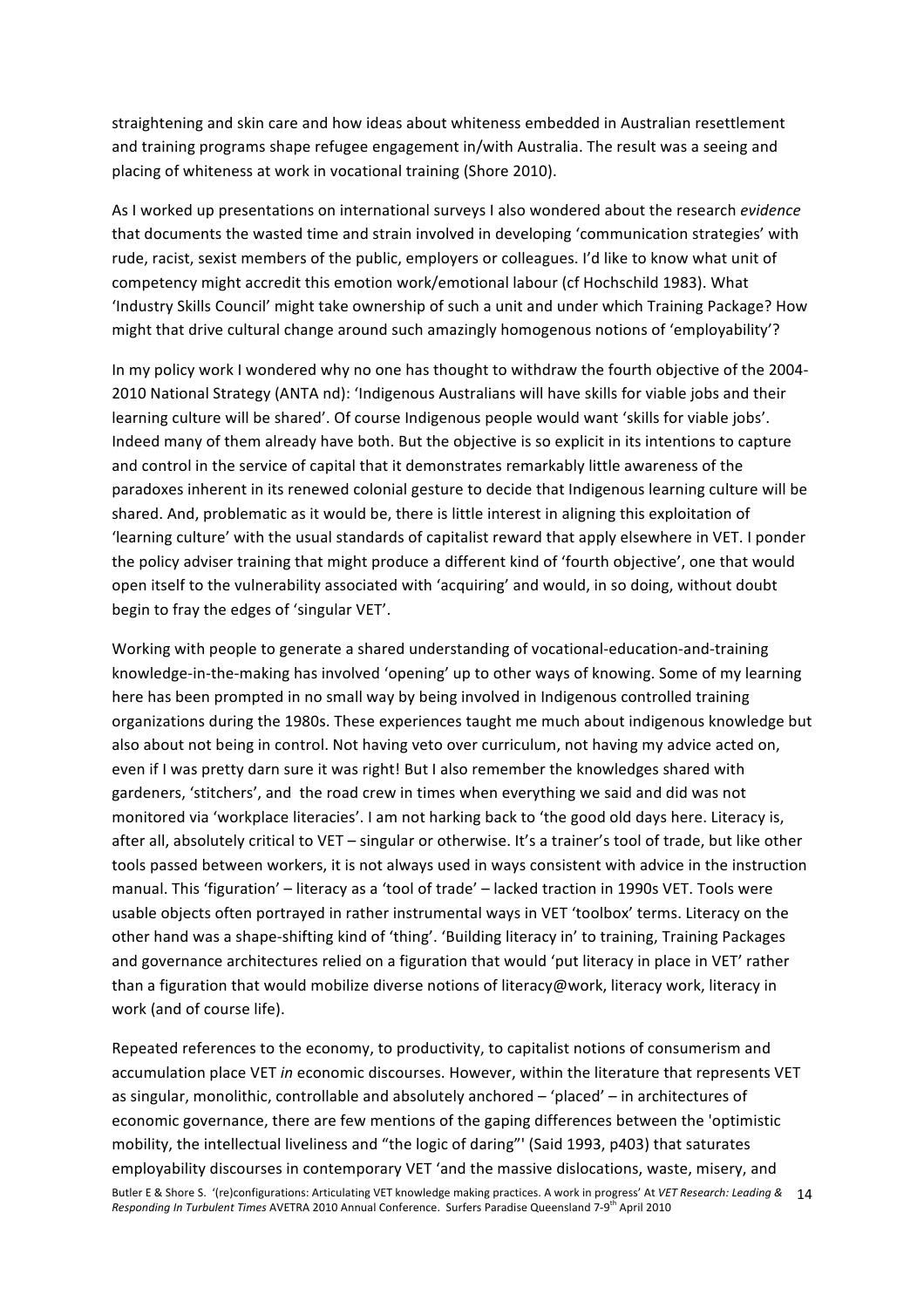horrors endured in our century's migrations and mutilated lives' (ibid p403). This is a big 'missing thing'. Really big. In 'researching and leading in turbulent times' I experience a constant tension in attending to the here-and-now yet never falling prey to a form of amnesia that forgets how my figurations shape the 'author-in-the-making' knowledge practices (cf Wilson 2009) I am coimplicated in.

### ELAINE'S STORIES

How does one begin to 'tell' decades of 'knowing and doing' vocational‐education‐and‐training and VET? Is my insistence on vocational‐education‐and‐training and VET setting up yet another binary? I like to think not; that this is an 'equation' that signifies relationality, ever connected by the 'and/s'. I work in adult community, vocational –education-and-training- and I 'do' VET. The figuration I have carried over years in working in this field has always been that of the Cat's Cradle – a game I played as a child in a small country school in outback South Australia.<sup>13</sup> For me, the fascination was/is the potential of a piece of string, the engagement, the mysteries and challenges it held: beginning with something as mundane as a piece of string (or wool); knotting it into a continuous loop, and then the intense concentration of those involved in the game, passing this object to and fro, growing the complexity of the patterns almost intuitively while still maintaining the whole. For this, nimble fingers, not dropping the game and not letting the tension go slack were all important (as they remain today). Finally, and significantly, the close relationship with those involved in the 'game', the fierce concentration cannot be forgotten – the 'patterns' have been.

I came to Haraway's 1994 article on Cat's Cradle much later, while reading feminist literatures. In fact I all but fell on her words around it, seeing many more connections now in my academic life. I too had read through many diverse literatures in my search for knowledge (and 'answers') from critical theories, feminist literatures, those of sociology, anthropology and cultural studies, philosophy and psychology, along with the education texts of the time/s. These literatures, far too many to list but to which I owe a deep debt of gratitude, along with my working experiences before and in education (TAFE and universities) now inform how I 'know', how I 'read' the political and policy, and so my figuration of Cat's Cradle. How I think about the whole and the parts; how I think about the tensions, and how the tension is managed at any one moment. By imbuing these into my figuration then, it is indeed an equivocal figure with epistemological flexibilities that can 'map the universes of knowledge, practice and power' (Haraway 1997, p11). This, then, is how and where I direct my energies, with the impetus to 'get in and dirty', always informed by feminist-antiracialsocial justice sensibilities – the 'why' of my work. My struggles have always been around subjugated knowledges - resisting domination through knowledge-games, and 'fairness' – knowing that 'things might have been and could still be other than they are' (ibid p162). I like to think that I join with Haraway in some small ways, albeit without the where-with-all she has gifted us; 'like [her I] am kicking and screaming in symptomatic universalist objection, [knowing] that there is no pan‐human, no pan‐machine, no pan‐nature, no pan‐culture. … There are only specific worlds, and these are irreducibly tropic and contingent' (Haraway 1994, p64). So‐ what does/has this meant in working 'VET'?

<u> 1989 - Johann Stein, fransk politik (d. 1989)</u>

<sup>&</sup>lt;sup>13</sup> See http://www.ifyoulovetoread.com/book/chten\_cats1105.htm

Butler E & Shore S. '(re)configurations: Articulating VET knowledge making practices. A work in progress' At *VET Research: Leading &*  15 Responding In Turbulent Times AVETRA 2010 Annual Conference. Surfers Paradise Queensland 7-9<sup>th</sup> April 2010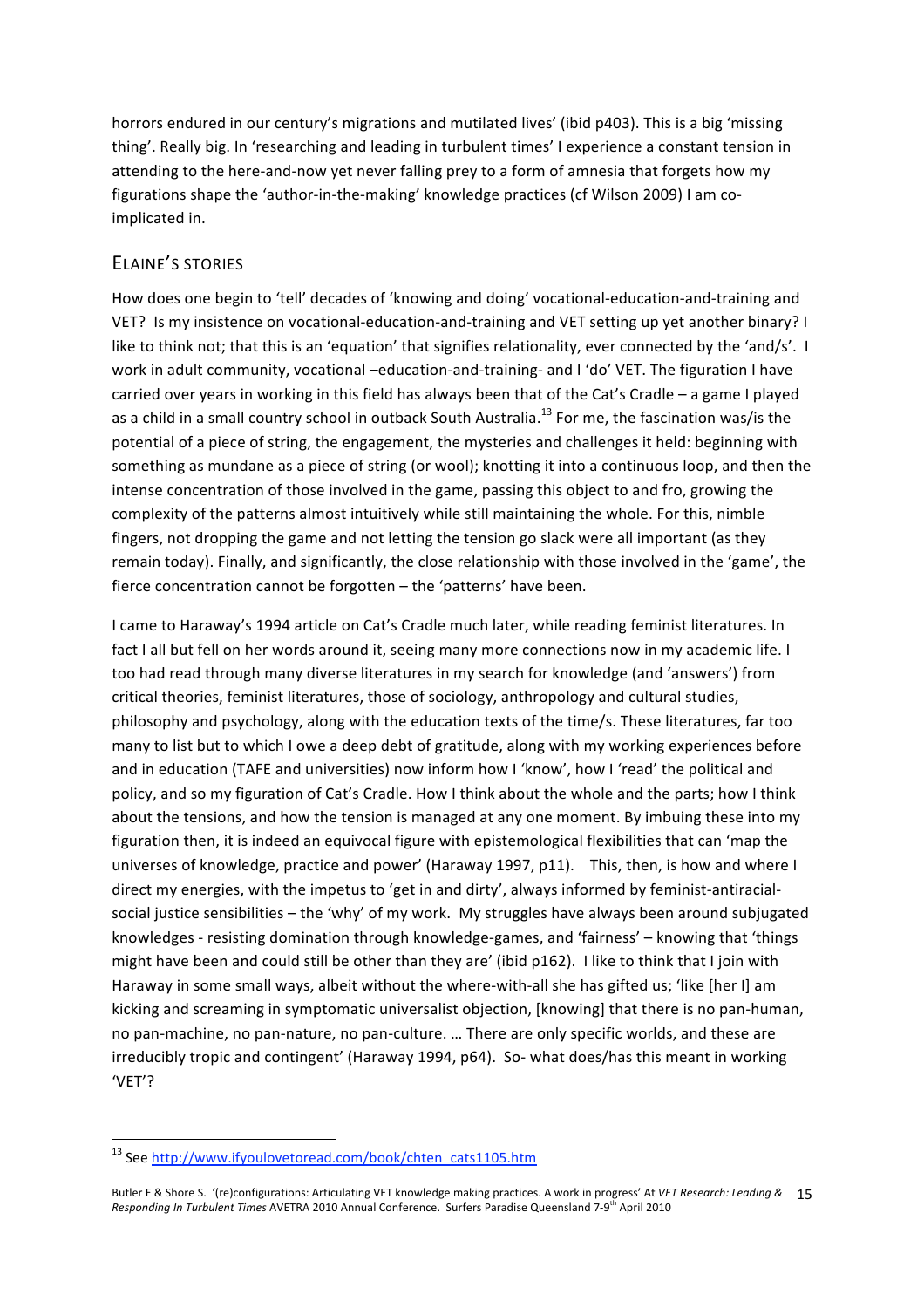STORY #1: IN THE BEGINNING‐ THE NTRA, MARKETS AND ALL THAT 'STUFF'.

 If there is an 'origin story' of (machinic) VET, then it is most likely to be found in the intense and highly political period in the 1990s when the state‐based TAFE sectors were 'unified' under what was named the National Training Reform Agenda (NTRA). This was a period of major national economic reform and deregulation that firmly located Australia in global marketplaces. Given that vocational education and training reform was a major plank (one of three) in the micro‐economic reform agenda, it was also a period of intense struggles around education and educating/training, relationality between the socio‐cultural and 'the' economic, about the naming/dissecting, cooption, ordering and packaging of knowledge into competencies and skills, around professional identities and subjectivities. It was a period of upheaval and struggles around power, cooption, categorisation and marketisation of what previously had been a 'public good' – vocational education and training became VET in this period. Much was written through this period- and much of it is now forgotten and/or lost. However, and without rehearsing in any detail, the decisions that were made in this period still permeate the foundation of Australia's National Training System, including moves from education to training; knowledge to skill; skill formation to workforce development (Evesson et al., 2009).

My areas of focus in education and training at this time were in health and in community services and community development. I was invited to join a group prior to the establishments of ITABs (Industry Training Advisory Boards) that were to be mandated as a central part of the new VET governance structure. This invitation, and my continuing membership for some time was unusual, given the antipathy (loathing) that some of the architects of the reform had for educators, and especially academics. The Committee consisted of representatives of many community sectors‐ youth, social services, health, disability and so on. We recognised perhaps too well the implications of what lay ahead, for better and for worse, but all agreed that working with/in the new arrangements was critical to ensure that the histories and values that were our various areas of practice might survive, if not prevail. Our first major challenge was that 'we' were to become an 'industry', along with knowing (but not the extent) that this Agenda would be 'industry driven'. Bringing together the giant of 'health' and the disparate collection of services that were/are 'community' into one body was interesting enough, but to then consider ourselves as one industry sector was something else again. Nearly twenty years on (and back to the future) Evesson et al (2009) find it necessary to re/investigate four central domains of social and economic practice in VET: the core service and/or product of interest; the context of labour's deployment and development in production/service delivery; the pools and flows of potential workers and learners; the formal system of vocational education and training (p9). These were central to our passionate and informed deliberations. Of the first (core service &/or product of interest), and our deep discomfort at being categorized and so morphed into an Industry, Evesson et al (2009) now state: 'Too often in VET the notion of industry is assumed to be self‐evident. We show that nothing could be further from the truth'. (p 9)

The next (huge) challenge was not fearing that all training would be nationally accredited (which we saw as a good thing especially in the services industries), but learning just what the dictum that standards would be competency based, and determined by 'industry', would mean. This resulted in vast amounts of intellectual work, investigating notions of competence, and especially how knowledge could be incorporated; how values could be incorporated into competency statements,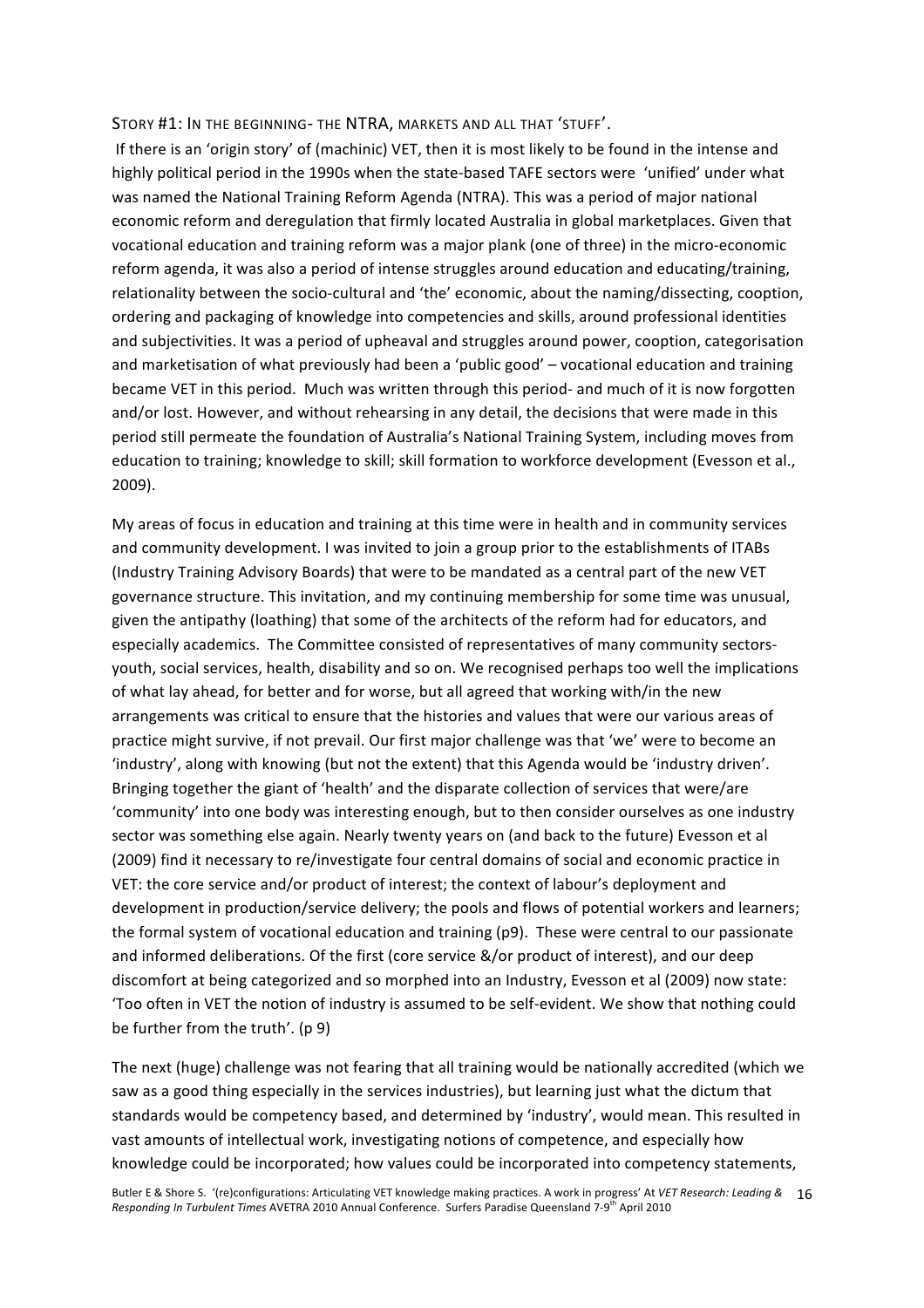and how assessment might best be enacted, as well as by whom. Manuals were written for the 'sector', evaluated and endorsed. Ultimately, they and the knowledges and intents invested in them, came to naught. Seminars were run, and research projects conducted, into assisting those less articulate in CBT-talk (and especially low paid women workers) to 'name' the 'skills' that comprised their knowing labour in work places. Struggles to 'write' standards followed the ever-tightening systems of governance and representation that were legislated. Many academic papers were written, with most of my work being collaborative at that time (and since)<sup>14</sup>. At the same time, I agreed with colleagues<sup>15</sup> to draft competency standards for non-teaching school staff (SSOs)<sup>16</sup>. During this exercise, and all too well aware of what happened to the knowledge gleaned from workers when it was manipulated to fit into the CBT grid, we 'tracked' (using different coloured highlighter pens) all the knowledges that 'dropped off/out', despite our very best efforts. By this time, the new system was well and truly 'formed', with the establishment of ANTA, ever proliferating bodies and acronyms, and so I/we sought out where (in the cat's cradle) knots formed, tensions were managed (and by whom), the knowledge sets that were informing these decisions, and opportunities existed to influence ways of doing and seeing policy problems to address issues of difference rather than homogenizing populations might be inserted. This resulted in membership of a number of high level committees, and, at the same time, an ongoing project of research and advocacy work, located in networks such as WAVE and  $S4W^{17}$  informed by academic work, individual and collective, from universities, bureaucracies, TAFE institutes and so on, often giving voice to those who have been gagged from speaking out.

<sup>14</sup> For *some* examples, see: Butler Elaine & Connole Helen (1992) 'Sitting next to Nellie. Re‐viewing the training debate for women workers' in *What future for technical and vocational education? International conference proceedings*, Vol 2 pp 53 ‐ 82. Adelaide, NCVER; Butler Elaine & Connole Helen (1993) 'Contesting skill: women, work and training in Australia" in Butler Elaine & Brown Mike (eds) *A gendering skill: conversations around women, work and skill. An Australian perspective*. Geelong, Deakin University Press; Connole Helen & Butler Elaine (1994) 'Dancing on the coals: reforming the gender politics of workplace education and training' in *Feminine forces: redefining the workplace. National conference proceedings.* Perth, Edith Cowan University; Butler, Elaine & Shore, Sue (eds) (1994) Gender and adult education. Special edition of *Australian Journal of Adult and Community Education*. July 1994; Butler, Elaine & Brown Mike (eds) (1993) *A‐ gendering skill. Conversations around women, work and skill. An Australian perspective*. Geelong, Deakin University Press; Connole Helen & Butler Elaine (1995a) 'A gender critique of the National Training Reform Agenda' in *Converse* No 1, 1995, pp 15 – 20; Connole, Helen and Butler, Elaine (1995b) *Beyond Tick Women. Gender equity issues and strategies in the National Vocational Education and Training System.* (Unpublished) Canberra: Dept. of Employment; Butler, Elaine and Lawrence, Kate (1996a) *Access and equity within vocational education and training for rural and remote Australians. A background report.* Brisbane, ANTA; Butler, Elaine (1997e) 'Gender equity and training reform ‐ reflections on a decade of optimism and disappointments' in *Education Links*, Winter Edition, Vol 55, July 1997, pages 13‐17; Butler, Elaine (1997d) 'Education, training and work: Where are women in 1997? The cold hard facts.' in *Converse* No 2 1997, pages 13 ‐16; Butler, Elaine (1997b) 'Challenging metrocentrism. Issues of equity in vocational education and training for rural and remote Australians' in Armstrong, P (ed) (1997) *Crossing borders, breaking boundaries. Research into the education of adults. Proceedings of International Conference*, University of London, 1 ‐ 3 July 1997; Butler, Elaine (1997a) *Beyond political housework. Gender equity in the post compulsory school environment*. Sydney, Department for Women, Premier's Council for Women; Butler, Elaine (1998b) 'Persuasive discourses: learning and the production of working subjects in a postindustrial era' in Holford, J; Griffin C & Jarvis P (eds), *Lifelong learning in the learning society: international perspectives.* London, Kogan Page; Butler, Elaine (1998a) 'Equity and workplace learning: emerging discourses and conditions of possibility' in Boud, David (ed) *Current issues and new agendas in workplace learning,* Adelaide, National Centre for Vocational Education and Research Ltd. (NCVER) pp 89‐ 109; Kempnich Barb, Butler Elaine & Billett Stephen (1999) *(Ir)reconcilable differences. Women in business and the Vocational Education and Training System*. Adelaide, National Centre for Vocational Education and Research Ltd. (NCVER); and so the list goes on and on.<br><sup>15</sup> Dr. Helen Connole and Ms. Margaret Hypatia<br><sup>16</sup> I was also involved as a committee member in the drafting of national

Government women's alliance: See: http://www.security4women.org.au/

Butler E & Shore S. '(re)configurations: Articulating VET knowledge making practices. A work in progress' At *VET Research: Leading &*  17 Responding In Turbulent Times AVETRA 2010 Annual Conference. Surfers Paradise Queensland 7-9<sup>th</sup> April 2010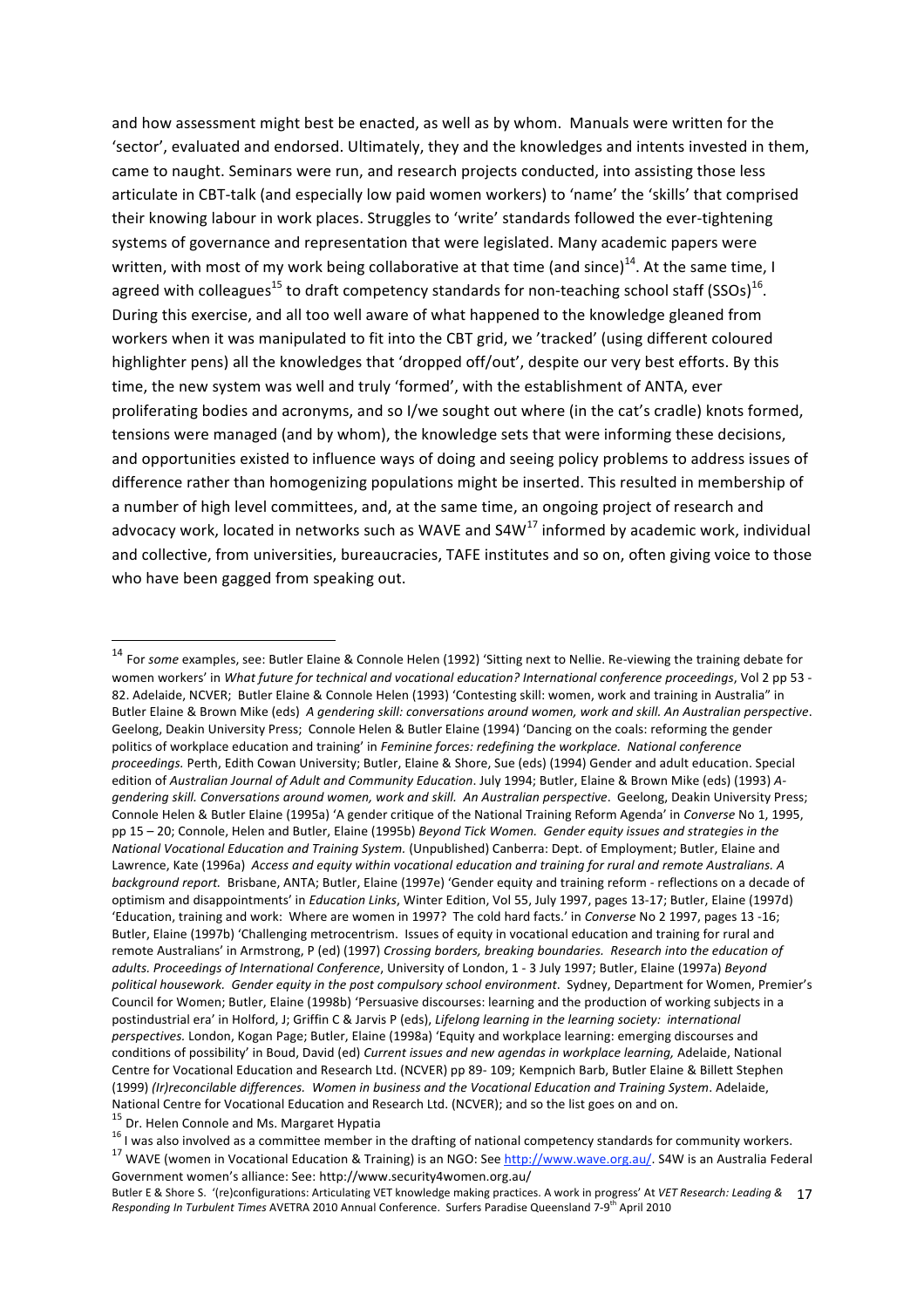So- what has all this meant? Very little, in terms of outcomes for women, and perhaps for gender politics generally, as the Australian VET system continues to stumble around equity issues in general, and is increasingly resistant especially to 'doing women and girls'. We are now at the point where the last national policy for women and girls in Australian education, let alone VET, Women: Shaping our future 2004‐2010 (ANTA 2004) is about to expire, and the new body charged with the responsibility for equity in VET ‐ NVEAC (National VET Equity Advisory Council) appears to all intents and purposes to have no gender expertise or knowledge of gender analysis – perhaps no interest. At the same time, by seeking to work in a variety of situations, albeit with common motivations, I too am indeed deeply implicated with/in VET, albeit as a very small and insignificant 'player' (not quite ever a 'stakeholder').

At various times through these two decades, I have visualized and indeed felt the cat's cradle of VET to be concretised‐ more of a cutting grid like old fashioned metal ice block trays. However, as a figuration, it has never been dropped or even let be for a short while. The points of tension have shifted depending on how, why and by whom in what ideological contexts the 'itness' of VET was being managed. There have been brief glorious moments when it has been possible to grab hold of a 'string' and tweak it, even create the beginnings of a new albeit fleeting pattern. However briefly though, this has illustrated that interventions are possible, if not profitable or lasting; that working at multi-levels- inside/outside; centre/margins is always worthwhile, even if to challenge, contradict, insist that there are other ways of looking and other worlds involved in, and impacted by VET. VET does not exist in a vacuum ‐ it is interwoven through all social, cultural, and economic aspects of our lives. The actors and actants, their knowledges and values that it/VET resists so strenuously do have the potential to create better models, better worlds.

So - thinking about Haraway's act of witnessing, of being a modest witness, I have been/am publicly accountable‐ perhaps in too many ways, for my visions and dreams and interpretations. My practice is indeed a 'a collective, limited practice that depends on the constructed and never finished credibility …' I am indeed all too ' …mortal, fallible, and fraught with the consequences of unconscious and disowned desires and fears'. (Haraway 1997, p267) Similarly, my work has always been enriched and informed by 'multiple situatedness'. (Wilson 2009, p505) This brings me to the next story.

#### STORY #2: LOCATION, LOCATION, LOCATION‐ A BRIEF TALE OF NOT KNOWING

Working with situated knowledges is central to my VET work, and has been since my times in Papua New Guinea, Solomon Islands, Africa, Viet Nam and other countries, where the impact of western knowledge (and economic) regimes on local knowledge systems is all too apparent. The struggle (my struggle) has been and is around insisting on not only insertion but an equal placing of what I read from feminist literatures as subjugated knowledges, whether those around gender, and also around place, race‐ethnicity and class into formal documentation, be it curricula, policy documents, standards and competence statements; in teaching, writing, research. More recently, I worked as the Gender and Development (GAD) ‐ equity and access advisor on a bilateral aid project (Australia & PRC) in China, where the Chinese VET system was/is in the process of major reform, drawing on the then Australia model. This, for me, was an all too potent reminder of how (VET) knowledge makes worlds, and of globalising (meta)systems of ideas and (neoclassical economic) ideals.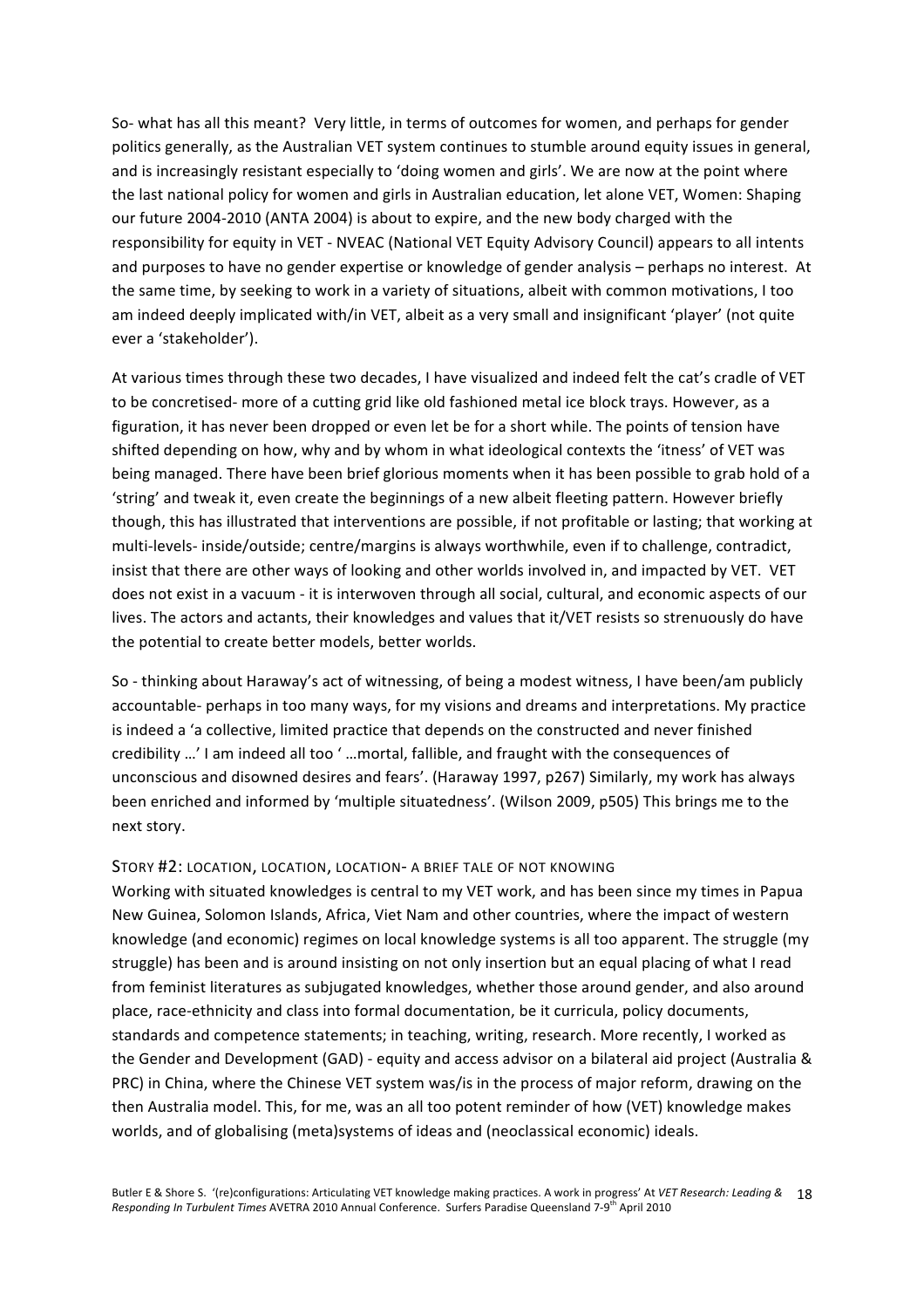While my activities overseas were highly formative and educative, this insistence on foregrounding local (subjugated) knowledges became palpable and set me on a very steep (never finished) learning curve when working on curriculum development for ANTEP (Anangu Teacher Education Project) in the Pitjantjatjara homelands in the 1980s. Given concerns about whose knowledge was being used for what purposes, and my position as an outside/non‐owner, I have never written up any of this work, although the area I was mostly concerned with continues and grows.<sup>18</sup> More recently, and directly connected with/in VET, has been the collaborative work I have been involved with through WAVE with Waltja<sup>19</sup>, in remote Central Australia. This has involved three sequential research funded projects<sup>20</sup>, each joining WAVE with Waltia (and especially Kate Lawrence) in partnership relationships, each bringing differing knowledges and experiences to the projects with the aim of enhancing live, opportunities through the vehicle of training (VET) in remote communities, working especially with senior women who in turn link with girls and their wider communities. In brief, the current project involves Waltja and WAVE working together to support senior women in community based consultations about their training needs, then presenting the findings (after work‐shopping), to a regional training forum in Alice Springs  $(16<sup>th</sup>$  April 2010).

Part of the Waltja's way of working is honouring their Executive's decision that meetings take place on communities rather than in Alice Springs, as often as possible. This has resulted in the great privilege and ongoing extreme learning challenges for me, of meeting and working with senior Aboriginal women leaders, in various 'remote' communities, testing all my city based sensibilities and academic/experiential knowing of VET, as we/I seek out ways of working VET for outcomes relevant to these women and their respective communities. I was asked at AVETRA last year, if this is 'research'. I can think of no better way of learning to be a 'researcher' in VET. It tests to the extreme (and most often beyond) every research paradigm I have ever read of and practiced. It is humbling, challenging, tests and finds wanting most of my knowledges and temporal sensibilities. As yet, I have no answers, no comfortable certainties, and no expectations that I will ever find such a comfortable place of Truths. And yet VET is a national 'public good', as much as it is an economic tool ‐ well, it should be. Its architectures, governance, funding, policies, resourcing and so on and so on might be represented as 'flexible', but where does 'and inclusive' fit into all this? So ‐ what might the responses be from government/s, training providers and indeed VET, when our findings are put (again). Only time will tell.

This unfinished tale is an illustration of situating and diffracting in practice. I ponder about 'acquiring'. All of this work that I tell above is centred around co‐production of knowledges, of 'knowledge‐(forever?)‐in‐the‐making. My 'knowledges' continually unravel, and so require re/forming around heterogeneous multiple ways of knowing – not 'a' knowledge, nor 'my' knowledge. The cat's cradle figuration works again through and for my above tale. However, its

*http://www.waltja.org.au/default/Minmaku.html.*Also see:

Butler E & Shore S. '(re)configurations: Articulating VET knowledge making practices. A work in progress' At *VET Research: Leading &*  19 Responding In Turbulent Times AVETRA 2010 Annual Conference. Surfers Paradise Queensland 7-9<sup>th</sup> April 2010 http://www.wave.org.au/index.php?option=com\_content&task=blogcategory&id=45&Itemid=66 *(3)* 2009‐ 1010 *Ulkumantjuta Ukarratjuta (adult women and young women) Together for Learning: Waltja and WAVE Women Learning and Talking about Training –* work in progress. See: http://www.waltja.org.au/default/Waltjanwave.html

<sup>&</sup>lt;u> 1989 - Johann Stein, fransk politik (d. 1989)</u> <sup>18</sup> Wirura Nyinanyi (We are living well)

<sup>19</sup> Waltja Tjutangku Palyapayi Aboriginal CorporationSeehttp://www.waltja.org.au/waltja.html

<sup>20</sup> (1) 2004: *Lifelong learning: work‐related education and training for women (*S4W/WAVE*):* Helping people to help themselves: a study of training issues for Aboriginal women and their remote communities in central Australia see http://www.wave.org.au/files/HelpingPeopletoHelpThemselves\_Waltjareport\_July05.pdf . (2) *Minmaku Palyantja: Waltja Women Leaders' Project (Value Women's Good Work (OfW/WLDP). See*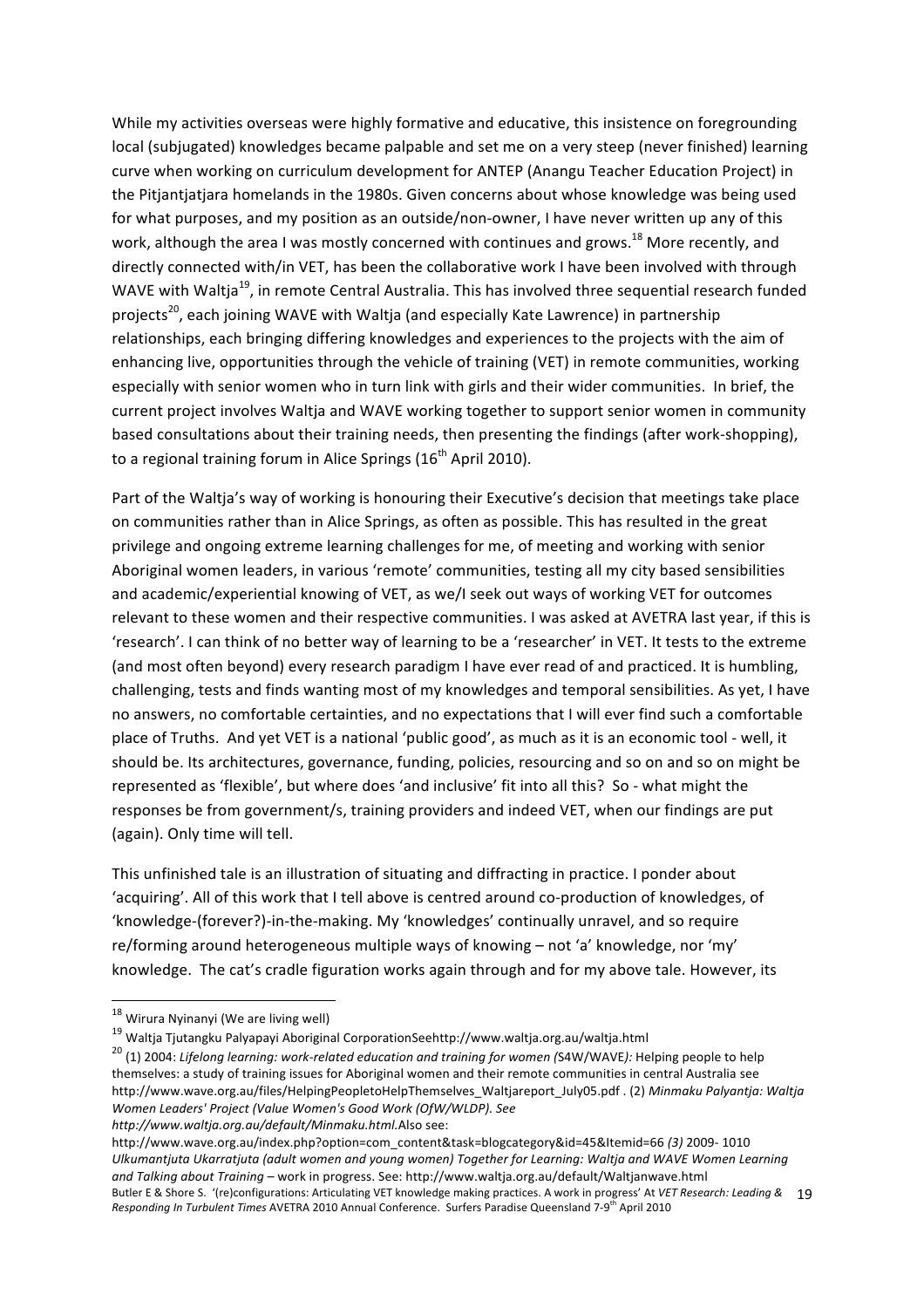origins are different, as they were in my recollections of working in PNG and elsewhere. This cat's cradle is made from different 'stuff', by different hands and for a multitude of purposes, economic, social and cultural. Making string or thread is one of the oldest human technologies, and is still widely practices in indigenous communities, in Australia as it is in PNG. It is most often work associated with women working individually or more often together in groups teaching young women as they work and chat, and results in many utilitarian objects as well as what we now regard as 'art' and 'craft' works. It ('string') in this way has profound metaphorical resonance. String and string games are also a mode of knowledge transmission in indigenous communities. 'A coil of string held between the hands marks the beginning of the narrative of the string game and a process of communication through gesture and observation' (Lawrence, 2003). Lawrence cited Uncle Lewis O'Brien, a Kaurna elder to show this:

### *I understand the lesson of string. That's what our people were, a fibre culture, and they played with string and knew what they were on about. (O'Brien, 1990)*

I have much to learn from this evolved figuration. Knowing what I 'know', I can say 'yes, this is how multiple and differential literacies work'; yes, I have learned to be/am vulnerable to new ways of knowing and being. But perhaps that is all too easy. As ever, the hard yards lie ahead – for me personally, and yes ‐ for VET.

### SALVATION PEDAGOGIES

Common to our varied stories is an uneasy complicity with salvation pedagogies. This is not simply a plea to position oneself as 'not knowing' or a challenge to 'unlearn one's privilege'. Multiple and differential e‐literacies draw on hybrid practices of knowing that insist on a researcher's recognition of their/our non‐innocence in such matters. In framing up these complex problems of employability, knowing, literacy, adult learning and so on, we must also acknowledge our own actions in the framing: 'There is an area that you have excluded; you have drawn boundaries in such a way as not to notice those who aren't included in – the constitutive outsider in Judith Butler's terms – that makes your little inside possible' (Haraway in Schneider 2005, p152).

Our stories tell of our work practices and the 'wrong‐footedness' we have experienced in not lining up like obedient servants behind that singular VET entity, of not fitting in. It's possible that some would interpret this as simply not being good enough scholars, not having our finger on the pulse of present day research or government agendas, not being able to write reports the way 'they' want, a sign of poor or dissident researcher literacies. This paper has given us the opportunity to revisit our work and position how we have known and done VET over this period of time. In our work together this has been something of 'a practice of critical theory as cat's cradle games' (Haraway 1994 p69) a passing back and forth of repertoires, patterns, knots and moves for two people 'who cannot *not* desire what we cannot possibly have' (Haraway 1997 p268).

The telling of stories using cyborg knowledge practices – 'hybrid epistemological strategies' (Wilson 2009 p505) – loosened us, offered ways to connect differently, to see the '‐in‐the‐making' aspects of VET and so also our academic practice. The stories help to place our work locally and globally and suggest articulations that might help us to know VET differently rather than to 'know' VET. We have worked hard to create our own architectures for thinking work. In our stories we focused on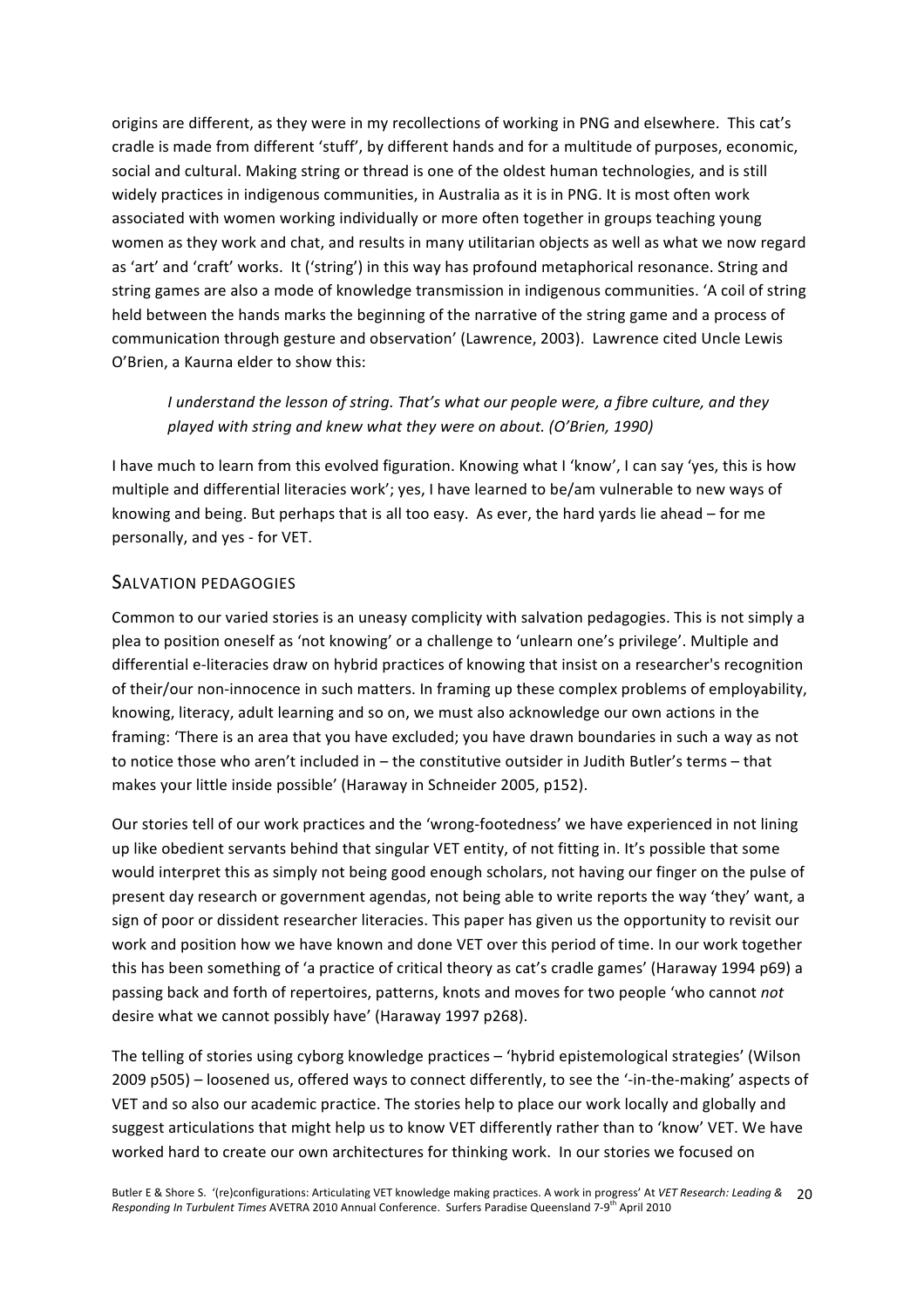examples of work we have done, how it has/has not fitted with dominant understandings and accepted practices of singular VET and the tensions that produces for our 'academic' work. What doesn't 'fit' into that singularity has most often been the centre of the work we undertake; always looking for a way to do/know/voice – a/the 'missing thing'. On reviewing our work, we identify a number of recurring problematics that have continually resurfaced, 'demanding' attention in our research and theorising and projects, viz:‐

- the origin myths of VET, traces of which are ever present in its very foundations and continue to shape the (instrumentalist) way VET is constructed, and so what counts as 'really useful' research and 'really useful' VET knowledge;
- our (lived) experience of VET as always incomplete, messy and in the risky spaces of the everyday – and a firm belief that these traits are not merely 'background' for theorising about VET, they *are* VET;
- that policy is the answer<sup>21</sup>, always already, and so...

<u> 1989 - Johann Stein, fransk politik (d. 1989)</u>

- the recurring presence of salvation pedagogies in our work struggling with the contradictions between imperatives to produce neat, do‐able, action‐based solutions that fit the mores of the day, while at the same time insisting on foregrounding 'difference';
- the need to acknowledge knowledges made through ever changing human-non humantechnology assemblages, and, always,
- that the 'things' that don't fit (gender, race-ethnicity, whiteness) are not 'ands' to be tacked onto the end, considered as optional extras for token attention once all else is in place. This, in fact, takes us full circle back to VET's origin myths.

Like Haraway 'we' have found that this kind of thinking work means 'our' VET work, 'our' pedagogical approaches have often been received as ''out there'; 'about something else'; as 'not [VET]' … 'hard to understand', 'political', and/or 'subjective' within such reading formations and/or discursive practices' (Schneider 2005, p158) that constitute the mainstream space/s in *vocational‐ education‐and‐training and VET*' and circulating in dominant conceptions of what constitutes 'real' VET scholarship. This has prompted us to think about not only our own practices but also an ethics of practice that would [witness, situate and diffract], making visible and calling to account the knowledge-in-the-making practices that do the construction work responsible for reproducing VET as singularity. We wait in anticipation of footnote along the lines of the following:

This paper represents a collective authoring shaped by all those (dead and not so dead) white, financially secure, heterosexual scholars (male and female) who subscribe to machinic notions of VET, patriarchy, and masculinist notions of skill that marginalize gender, ignore working class knowledges and accelerate the colonization of indigenous culture whilst conveniently pocketing any profits gained in the process.

<sup>&</sup>lt;sup>21</sup> 'Too often in VET policy-making it is assumed that, if we established "the right kind of VET system", desirable broad‐based change such as boosting productivity and participation would be achieved' (Evesson, *et al* 2009 p9).

Butler E & Shore S. '(re)configurations: Articulating VET knowledge making practices. A work in progress' At *VET Research: Leading &*  21 Responding In Turbulent Times AVETRA 2010 Annual Conference. Surfers Paradise Queensland 7-9<sup>th</sup> April 2010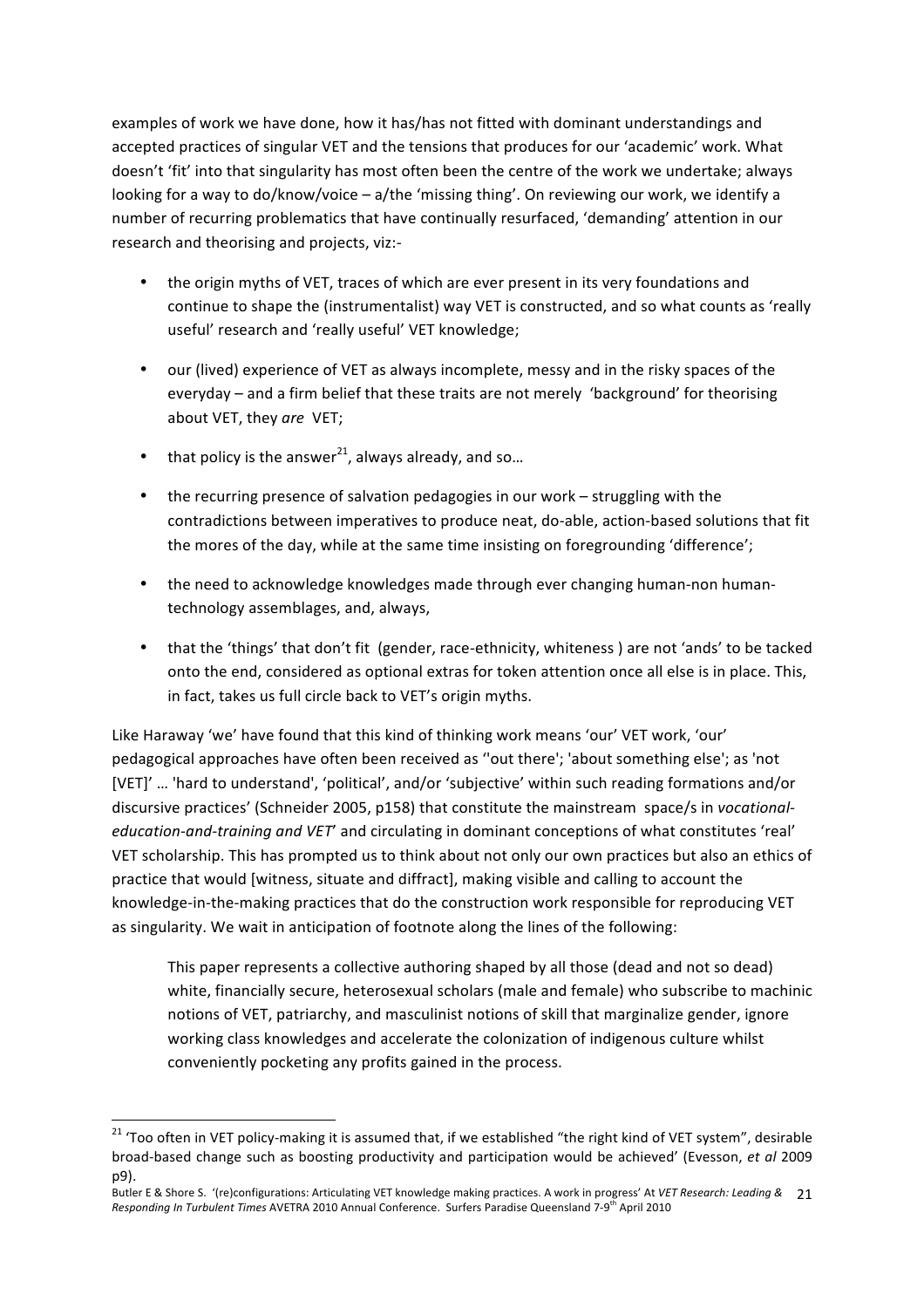Such an acknowledgement might well be the beginnings of 'credible testimony to matters of fact by… the self‐aware, accountable, anti‐racist FemaleMan" (1997 35).

## (RE)CONFIGURATIONS? ETHICS OF VET KNOWLEDGE‐IN‐THE‐MAKING

So - here we are/here we go again, as yet another re/formulation of VET is underway (COAG 2009), this time with the aim of increasing contestability even more.<sup>22</sup> While the 'massive expansion of places in a more responsive Australian Training System' is underway, and new governance systems are in place, for now at least, it would appear that there is a pause in further expansion of (neo classical economic) market mechanisms, and contestability in the name of the national productivity agenda. All this despite the plethora of research that continues as ever to question, even dispute the efficacy of 'markets' in education and training (see for example Marginson 1997; Anderson 2009). In its December 2009 communiqué<sup>23</sup>, COAG Agreements include new approaches to expanding apprenticeships, endorsement of a new Green Skills Agreement that will deliver skills for sustainability in the Australian training system, as well as a national regulator, established under Commonwealth legislation and responsible for the registration and audit of registered training providers and accreditation of courses in the VET sector. We are delighted that, finally, issues of sustainability might be addressed in VET, albeit through 'green skills, for example. Is this a moment in which to grasp one of the threads of our VET cat's cradle yet again, to insert new collaborative patterns? Or is that an ineffectual strategy, with the time for such dreams well past?

Our questions are many and we leave them with you: Where/is vocational-education-and-training in this heady mix of VET design? What are the ethics of knowledge-in-the-making for vocationaleducation‐and‐training and for VET? What would it mean for VET design to rest on a statement of principles that are about much more than markets, productivity and profit? As VET researchers and practitioners, how/might we (all) work to reinsert education along with a broader view of 'vocation' into this agenda, along with multiple knowledges and ways of being in the world, other than through involuntary insertion into The Labour Market through compulsory VET?

Times, as ever, change continually. We still have more to learn from Haraway here. She

*has provided us with a method, a way of being critical in and about the world. She provides the tools to undermine powerful and established understandings by asking simple yet profound questions and by making seemingly absurd connections. She sees the significant and remarkable in the everyday and quotidian. Whether we are all capable of matching the mental agility, humour and acumen that she brings to the task is of course another question. (Cassidy 2006 p 327)*

As ever, developing and inhabiting an ethics for VET knowledge‐in‐the‐making, and the worlds it might create remains an ongoing professional/personal responsibility for us/all.

<u> 1989 - Johann Stein, fransk politik (d. 1989)</u>

<sup>23</sup> See COAG http://www.coag.gov.au/coag\_meeting\_outcomes/2009-12-07/index.cfm?CFID=485145&CFTOKEN=63297567#productivity

<sup>&</sup>lt;sup>22</sup> http://www.coag.gov.au/coag\_meeting\_outcomes/2009-12-07/index.cfm?CFID=485145&CFTOKEN=63297567#productivity

Butler E & Shore S. '(re)configurations: Articulating VET knowledge making practices. A work in progress' At *VET Research: Leading &*  22 Responding In Turbulent Times AVETRA 2010 Annual Conference. Surfers Paradise Queensland 7-9<sup>th</sup> April 2010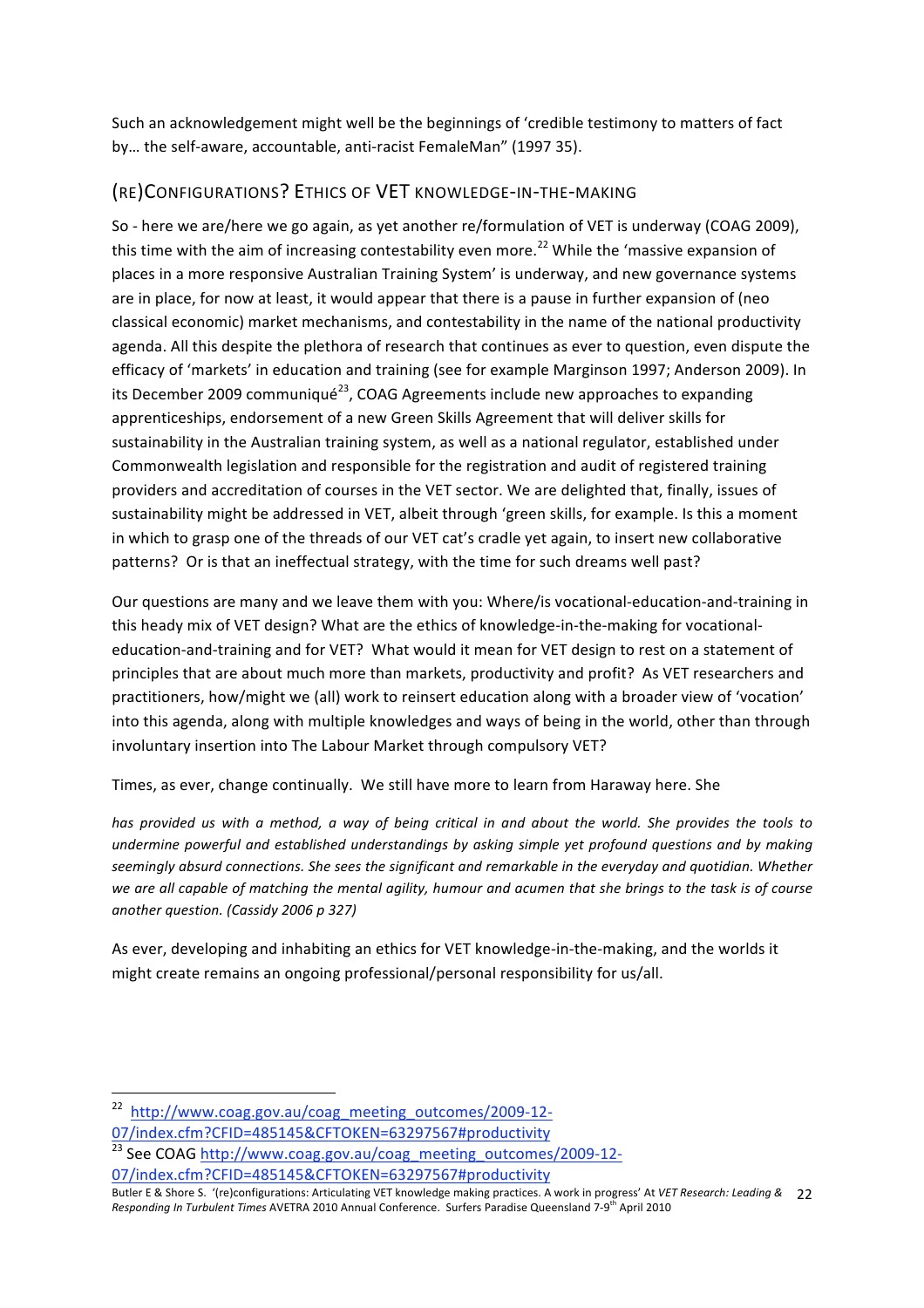#### **References**

- Anderson, D. (2009). "Impoverished fare for poor cousin." Campus Review Vol. **19**, No.6, 31 March 2009: 16‐17
- Australian Bureau of Statistics (ABS) (2007) Adult Literacy and Life Skills Survey: Summary results, Australia (cat. no. 4228.0), Canberra, ABS.
- Australian Bureau of Statistics (ABS) (McLennan) (1997) Aspects of Literacy. Assessed Skill Levels, Australia, 1996. Canberra, ABS.
- DEET (1991). Australia's Language: the Australian Language and Literacy Policy. Canberra, Australian Government Publishing Service.
- ANTA (2004). Women: Shaping our future. Brisbane: Australian National Training Authority March 2004.
- Austrade Education Overview (2010) Australian Government. http://www.austrade.gov.au/Education/default.aspx Accessed 1 April 2010
- Australian Bureau of Statistics (ABS) (May 2009) Australian Industry 2007‐08 Cat. 8155.0. http://www.abs.gov.au/ausstats/abs@.nsf/mf/8155.0 Accessed 1 April 2010
- Australian Education International (2010) Australian Government. http://aei.gov.au/AEI/GovernmentActivities/Default.htm Accessed 1 April 2010
- Australian Education International Research Snapshot February 2010
	- http://aei.dest.gov.au/AEI/PublicationsAndResearch/Snapshots/Default.htm. Accessed 1 April 2010
- Bastian, M. (2006). "Haraway's Lost Cyborg and the Possibilities of Transversalism." Signs: Journal of Women in Culture and Society **31**(4).
- Braidotti, R. (2006). "Post human, all too human: towards a new process ontology." Theory, culture and society **23**(7‐8): 197‐208.
- Cassidy, R. (Dec 2006) 'I want to know about the dogs'. Book Reviews: The Companion Species Manifesto: Dogs, People and Significant Otherness by Donna Haraway. Chicago: Prickly Paradigm Press, 2003. *Theory Culture and Society,* 23, 7/8, pp. 324‐328.
- Evesson, J., Bretherton, T., Buchanan, J., Rafferty, M. & Considine, G. (2009). Understanding vocational education and training productivity and workforce participation: An issues paper. Adelaide: NCVER
- Hage, Ghassan (1998). White Nation: Fantasies of White Supremacy in a Multicultural Society. Annandale, Pluto Press.
- Haraway, D. with Gane N. (2006) "When we have never been human, what is to be done? Interview with Donna Haraway". Theory, Culture and Society **23**(7‐8): 135‐158.
- Haraway, D. (2000). "Deanimations: maps and portraits of life itself'". Brah, A. & Coombes, A.E. (Eds.). (2000) Hybridity and its discontents. Politics, science, culture. London & New York: Routledge.
- Haraway, D. (1997). Modest\_Witness@Second\_Millenium. FemaleMan©\_Meets\_OncoMouse™: feminism and technoscience. New York and London, Routledge.
- Haraway, D. (1994) "A game of Cat's Cradle: science studies, feminist theory, cultural studies". Configurations **1** (1994) 59 ‐ 71.
- Haraway, D. (1990) "Manifesto for cyborgs: science, technology and socialist feminism in the 1980s" pp 65-107 in L.L. Nicholson (ed.) Feminism/Postmodernism. London: Routledge
- Haraway, D. (1988). "Situated knowledges: the science question in feminism as a site of discourse on the privilege of a partial perspective" Feminist Studies14 (1988) 575‐ 599.
- Haraway, D. (1985) "Manifesto for cyborgs: science, technology and socialist feminism in the 1980s" Socialist Review **80** (1985) 66‐108
- Hayles, N. Katherine. (2006). "Unfinished work. From cyborg to cognisphere". Theory, culture and society **23**(7‐8): 159‐166.
- Hochshild, A (1983) The Managed Heart: The Commercialization of Human Feeling. Berkeley: The University of California Press. ANTA (2003). Shaping our Future: Australia's